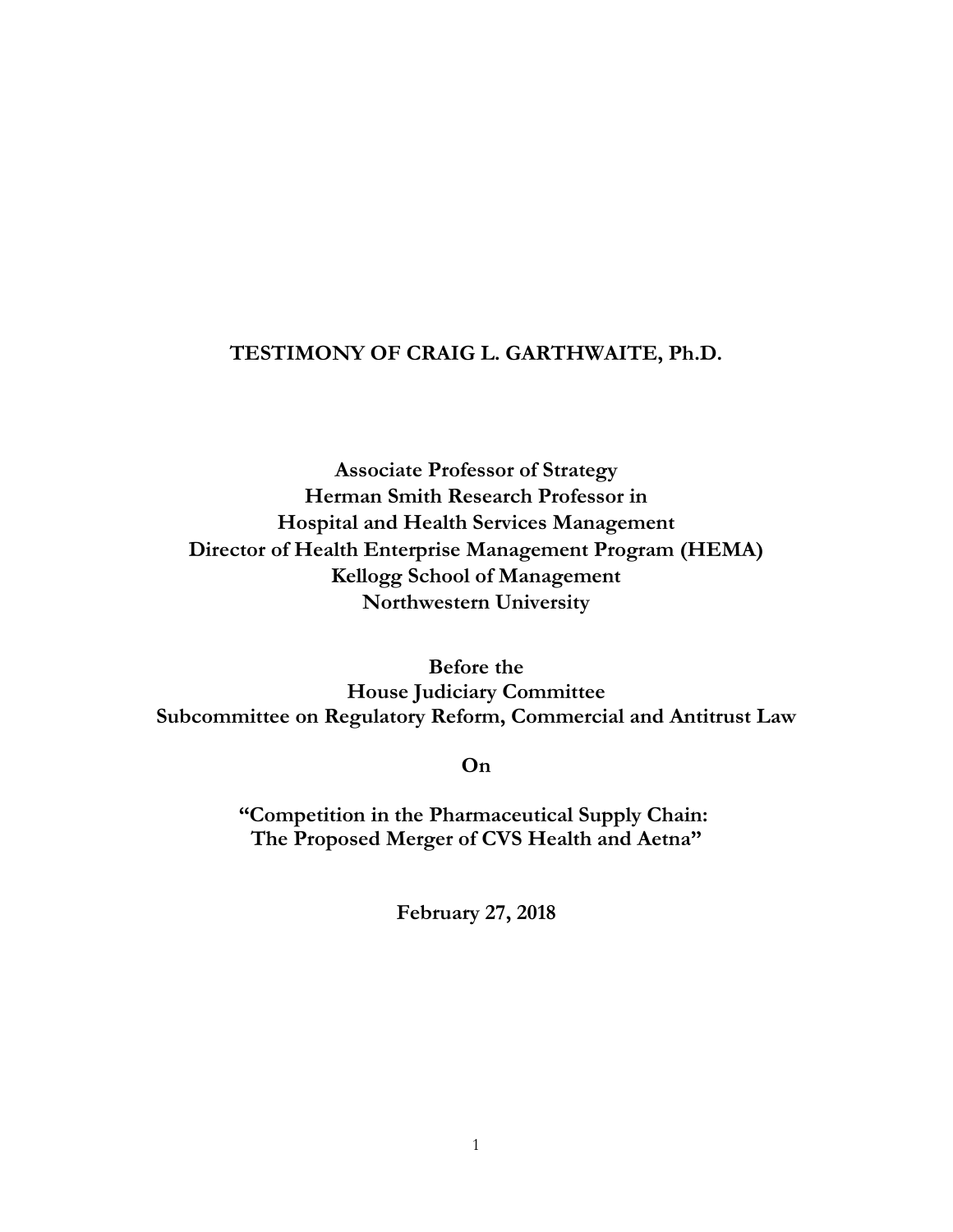## **SUMMARY OF STATEMENT**

- I am here today to discuss the potential economic implications and rationales for the proposed merger of CVS Health and Aetna. This merger will combine the assets of a pharmacy benefit manager, health insurer, chain of retail pharmacies, chain of minute clinics, and a variety of other assets into a single firm.
- CVS-Aetna is a vertical merger. i.e. firms at the same stage of the value chain that are proposing to combine into a single entity. Unlike horizontal mergers (i.e. firms at the same stage of the value chain merging such as the recently opposed Anthem-Cigna and Aetna-Humana merger) the theory and the empirical evidence regarding the impacts of vertical mergers on social welfare is relatively ambiguous.
- Vertically integrating firms choose to avoid the market in favor using an internal supplier (this is often referred to colloquially as a "make or buy" decision for the firm). This decision is often met with skepticism by economists and strategy professionals. This skepticism arises from the fact that a well-functioning economic market is efficient in that it provides the appropriate incentives for a good or service of a particularly quality to be produced by the lowest cost firm at the lowest possible price.
- However, we also know that firms often do not face the well-functioning and efficient markets that inhabit economic textbooks. Facing these imperfect markets, we may find that strategic vertical integration decisions by firms actually increase welfare compared to a counterfactual of the firm using an imperfect market to source a supplier.
- There are three potential existing market inefficiencies that could lead to vertical integration between CVS Health and Aetna creating value. These include: (1) a better coordination of the medical and pharmacy insurance benefits; (2) overcoming potential inefficiencies in the highly concentrated pharmacy benefit manager market; and (3) better utilization of provider resources to decrease medical spending. These rationales address the problems of meaningful uncertainty, misaligned incentives, asymmetric information, and an already highly concentrated PBM market.
- Overall, a merged CVS Health-Aetna could align many incentives in the health care market for the merged entity to offer a set of benefits including a decrease in: pharmaceutical list prices, consumer out of pocket payments, and overall health spending.
- The degree to which these savings will emerge is also a function of the degree of competition in resulting health insurance market. Absent meaningful competition for health insurance, even a value creating merger of this nature will result in an increase in firm profits rather than consumer welfare. Therefore, even after a merger continued vigilance on monitoring competition in health insurance markets is essential.
- It is also possible that that proposed set of activities may be too cumbersome for a single firm to manage and/or the proposed value creating rationales will not bear fruit for the newly merged firm. However, it is not the job of policymakers to stop firms from making potentially misguided decisions that harm shareholders, it is their job to protect consumers from market imperfections.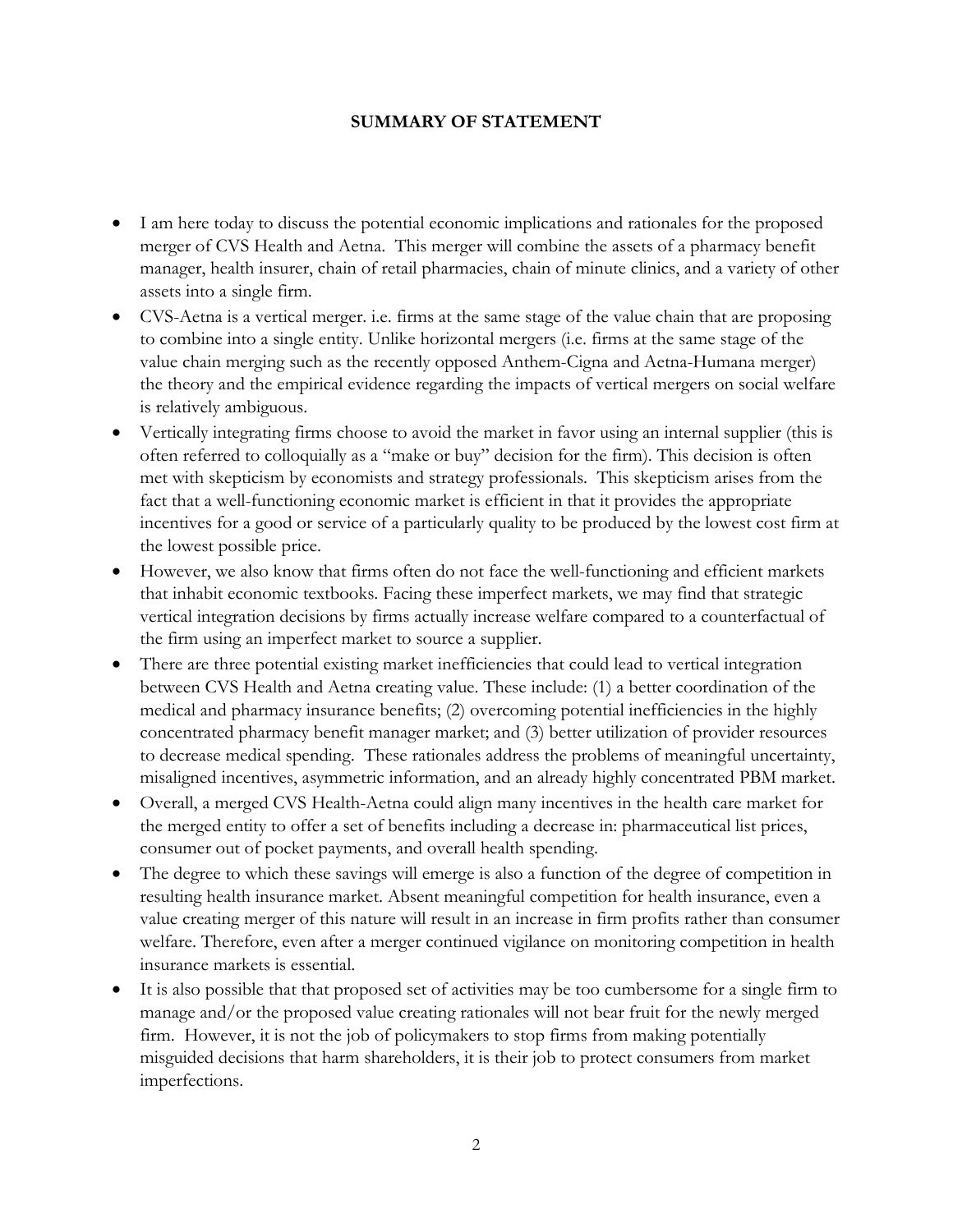### **STATEMENT**

Chairman Goodlatte, Subcomittee Chairman Marino, Ranking Member Nadler, Subcommittee Ranking Member Cicilline, and Members of the Subcommittee, thank you for holding a hearing examining the merger between CVS Health and Aetna and their potential economic implications of vertical mergers of this nature.

#### **I. Introduction**

My name is Craig Garthwaite and I am the Herman R. Smith Research Professor in Hospital and Health Services Management at the Kellogg School of Management at Northwestern University. I am also the Director of Kellogg's Health Enterprise Management Program (HEMA). In that role, I teach courses in the economics of strategy and health care strategy and organize Kellogg's healthcare business curriculum. In addition, my research focuses on a variety of issues pertinent to today's discussion including pharmaceutical pricing and the potential impacts of the changing health market and policy on the operations of private health firms such as hospital and insurers.

I am here today to discuss the potential economic implications and rationales for the proposed merger of CVS Health and Aetna. Before I continue, I believe it is important to clarify for the committee that I have not been in contact with representatives from either of the merging entities nor do I have access to any proprietary documents relevant to the merger or to the individual operations of the firms. For example, I do not have insight into the terms of the current contractual arrangement government the PBM relationship between CVS Caremark and Aetna. Therefore, my testimony should not be construed as evidence for or against the specifics of this merger or any judgment of the exact antitrust implications of combining these particular firms. Rather, my testimony is intended to highlight the broad economic incentives involved with a vertical merger that combines assets together in this manner and how such a merger could affect social welfare and health care spending. As such, it is also generally relevant to similar combinations of assets that exist in the market such as those owned by United Health Group in the form of United Healthcare and Optum.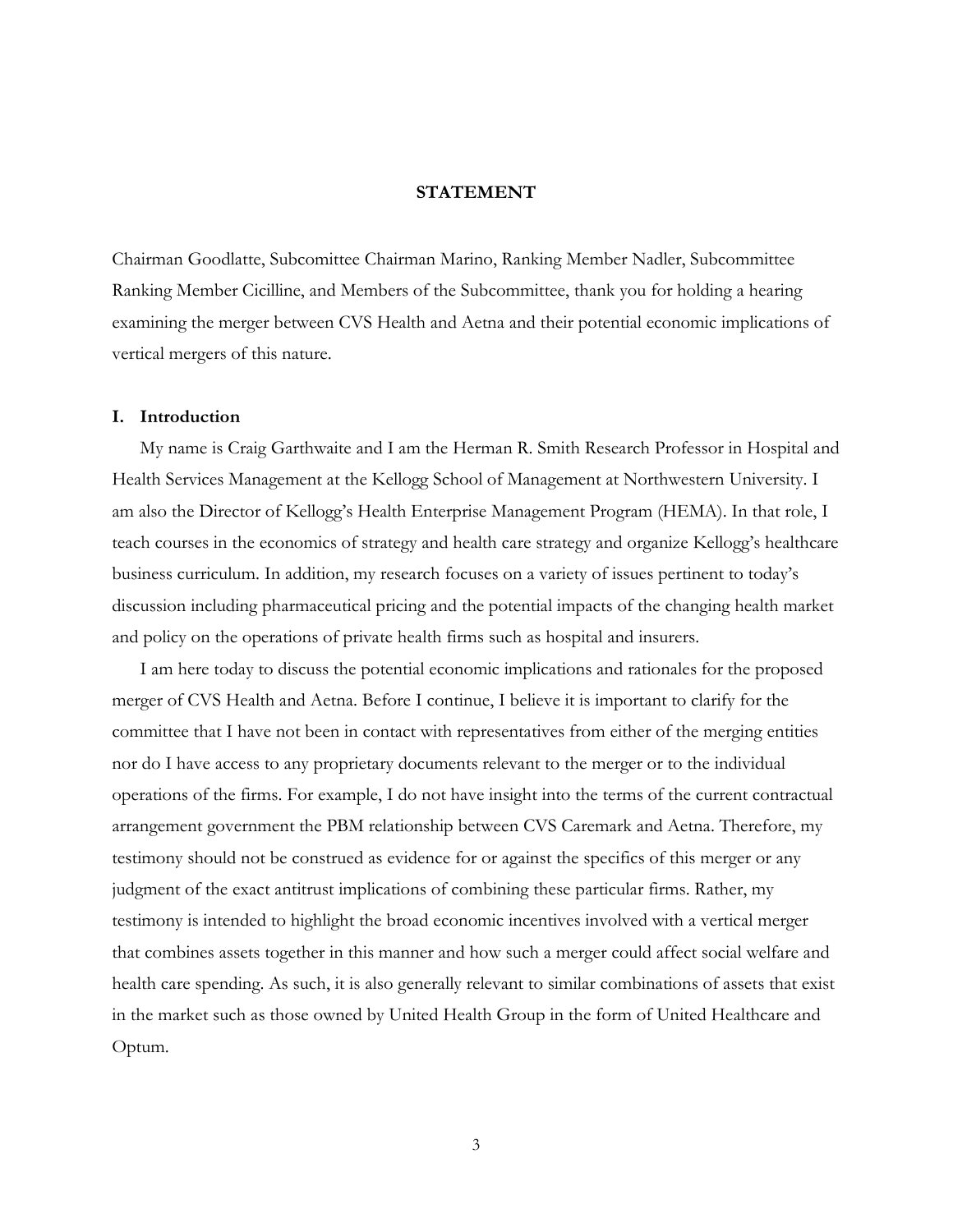#### **II. Firms Involved in the Proposed Merger**

While many Americans likely think of CVS as simply a chain of retail pharmacies, CVS Health the corporation has grown and now has business interests in a wide ranging number of segments in the health sector. Given the complexity of these organization it is important to understand the range of businesses involved in this proposed merger.

#### *A. CVS Health*

CVS Health engages in two primary business segments: pharmacy benefit management (PBM) and retail/long-term care (LTC) pharmacies. Their PBM business consists of pharmacy plan and formulary design for employers, insurance companies, employee groups, and health plans, including Medicare Part D Plans, Managed Medicaid plans, and plans offered on the public and private exchanges.<sup>[i](#page-26-0)</sup> The PBM segment also includes specialty services such as retail pharmacy network and prescription management services for other retail pharmacies, as well as Medicare Part D Prescription Drug Plans (PDP) offered through its subsidiary, SilverScript Insurance Company. CVS Health accounted for 21% of PDP enrollment and 12.9% of total Part D enrollment in 2016.<sup>[ii](#page-26-1)</sup> CVS Health's more familiar retail segment includes over 9,000 retail stores operating in 49 states and the District of Columbia selling prescription drugs and general merchandise, with the majority of revenues coming from prescriptions drugs. The retail segment also includes over 1,100 retail health care clinics (often named "MinuteClinics") located in their retail pharmacy locations and long-term care pharmacy services through its Omnicare subsidiary.<sup>[iii](#page-26-2)</sup> In 2016, PBM and other pharmacy services contributed \$119.96 billion in revenue and \$4.67 billion in operating profit while retail/LTC pharmacies contributed \$81.1 billion in revenue and \$7.28 billion in operating profit.

#### *B. Aetna*

Aetna is a large health insurer operating nationally. In 2016, Aetna had revenues of \$63.2 billion, with over 95% coming through their health care business segment.<sup>[iv](#page-26-3)</sup> Aetna's health care segment consists of medical, pharmacy, dental, and other health insurance plans, primarily offered through employers or government programs. As of the end of 2017, Aetna estimated they served 22.2 million medical members, 13.4 million dental members, and 13.8 million pharmacy members. $\mathrm{v}$  $\mathrm{v}$  $\mathrm{v}$ Figure 1 shows the market shares of the largest insurers. In 2016, Aetna represented 11 percent of the market, an increase from its share of 8 percent in 2006.<sup>[vi](#page-26-5)</sup> Approximately 60 percent of Aetna's medical membership are individuals for whom Aetna is a third party administrator (TPA) for an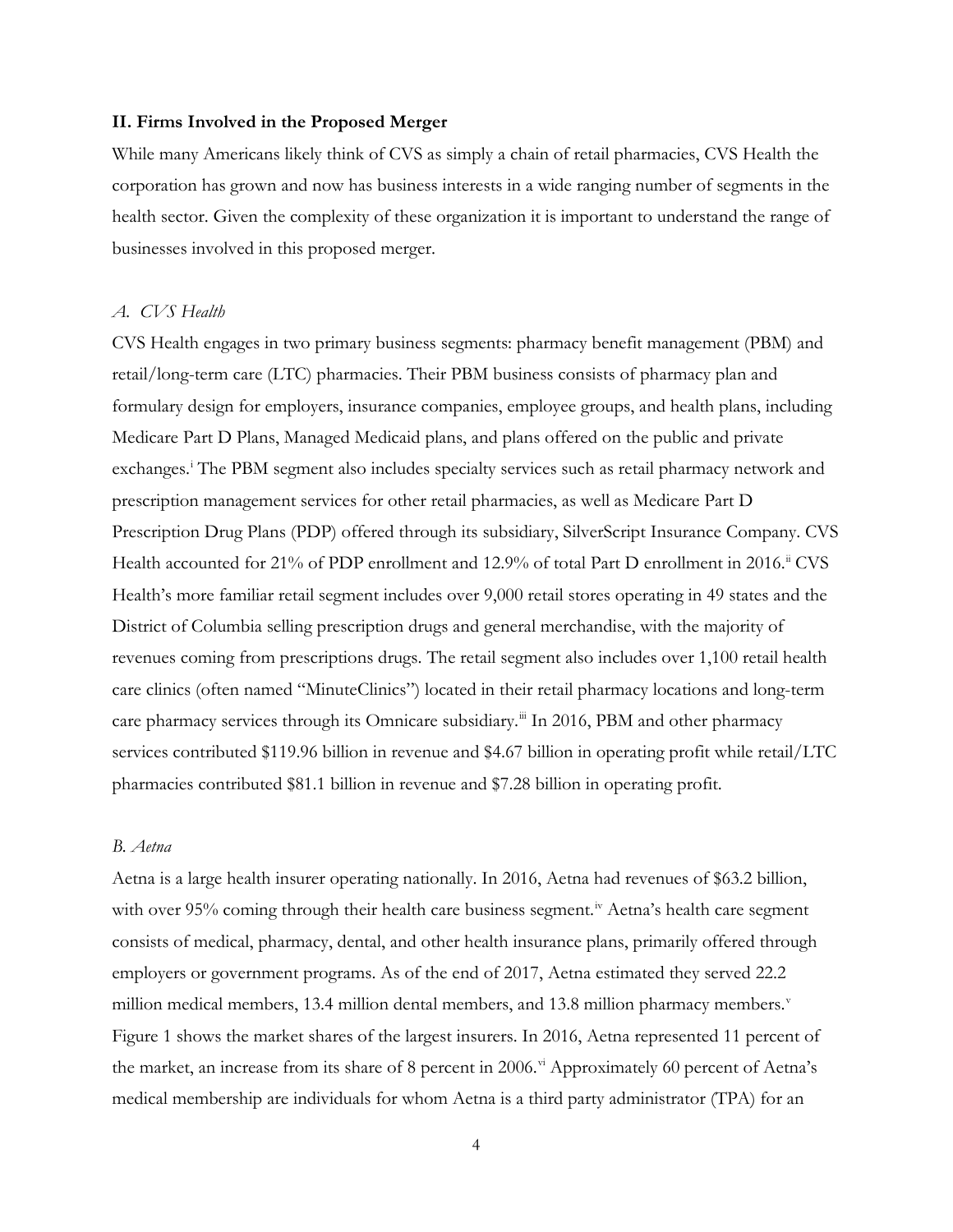employer.<sup>iv</sup> As a TPA, Aetna bear's no medical risk but instead organize and manage the health insurance benefits for employers. Throughout my testimony I will refer to this business activity as "insurance" and at times Aetna an "insurer" even though they bear no risk for health spending. Where the distinction is important I will refer to a "payor," which is the entity that is ultimately responsible for spending, i.e. a self-funded employer or a risk bearing insurance company.

Since 2011, CVS Health (then CVS Caremark) has served as the PBM for Aetna's pharmacy members.<sup>[vii](#page-26-6)</sup> In 2016, 48.5% of Aetna's \$54 billion in premiums collected were from Medicare and Medicaid products. With 1.92 million PDP enrollees and 1.23 million Medicare Advantage enrollees in 2016, Aetna accounted for 7.0% of both Medicare Part D enrollment and combined health and prescription drug Medicare Advantage enrollment.<sup>ii [viii](#page-26-7)</sup> This makes Aetna the fourth-largest national insurer for Medicare Part D and the fifth-largest national insurer for Medicare Advantage. In the Medicaid MCO market, Aetna offered plans in 12 states during 2017, the fourth-most of all insurers, but was only the ninth-largest national insurer by enrollment among states that reported enrollment statistics, with less than 2% market share.<sup>[ix](#page-26-8)</sup> Aetna nearly doubled its Medicaid enrollment after their 2013 acquisition of Coventry Health Care.<sup>[x](#page-26-9)</sup>

#### *C. Proposed Merger*

CVS Health and Aetna announced their merger agreement on December 3, 2017. Under the plan CVS would acquire Aetna for approximately \$69 billion.<sup>xi</sup> Under the merger agreement, Aetna would operate as a stand-alone business unit within CVS Health. In a press release accompanying the merger agreement, the companies claimed consumers would benefit from the acquisition because the combined company could provide integrated community-based health care that would improve patient health outcomes, increased integration of data and analytics that would lower costs, and improved coordination to treat chronic disease.<sup>[xi](#page-26-10)</sup>

#### **II. Vertical Integration in Health Care Markets**

Given the current levels of market concentration in health care and the recent spate of merger activity (and subsequent challenges by anti-trust authorities), there are a variety of reasons one may question the strategic rationales and potential outcomes of proposed mergers in this area. It is the purview of policymakers overall and this committee in particular to consider these broader questions of the impact of consumers and the market.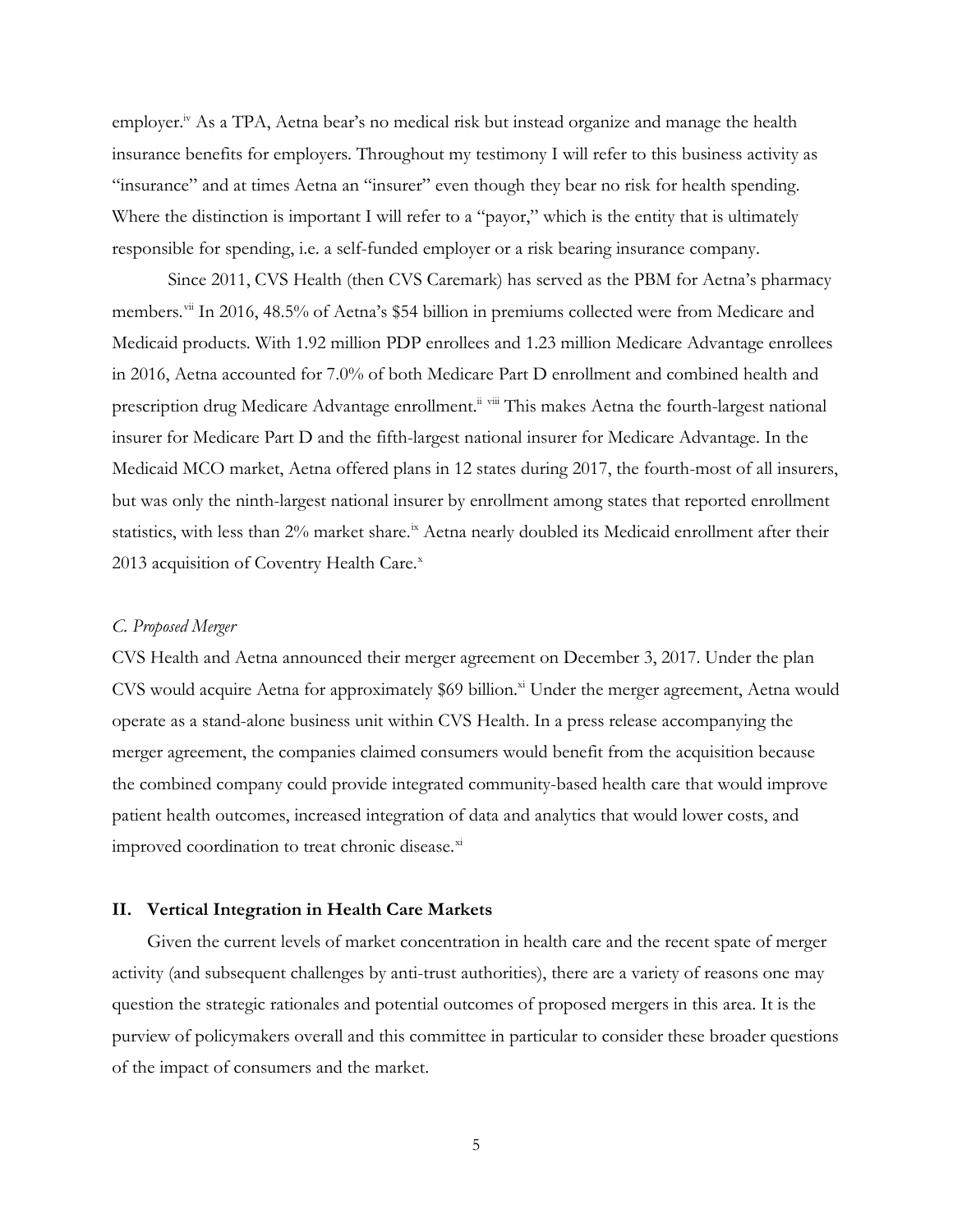The proposed CVS-Aetna merger differs from most of the recently challenged mergers. These other mergers have been primarily horizontal, i.e. firms at the same stage of the value chain that are proposing to combine into a single entity. While they vary by case, horizontal mergers can have relatively clear empirical and theoretical implications on prices and welfare. In contrast, as can be seen from the description of the assets of each firm above, the proposed CVS-Aetna merger is primarily vertical, i.e. a combination of assets in different stages of the value chain.<sup>[xii](#page-26-11)</sup> Both the theory and the empirical evidence regarding the positive or negative effects of such mergers on social welfare is ambiguous.

Vertical integration involves a decision by firms to undertake an activity internally rather than take advantage of the external market. For example, after the merger Aetna will have its PBM services performed by a division of the combined firm (i.e. Caremark) rather than using an external supplier such as Express Scripts or Optum. In making this choice to vertically integrate, a firm is choosing to avoid the market in favor using its own internal supplier (this is often referred to colloquially as a "make or buy" decision for a firm). This decision is often met with skepticism by economists and strategy professionals because *well-functioning economic markets* are efficient in that they provide the appropriate incentives for a good or service of a particularly quality level to be produced by the lowest cost firm at the lowest possible price. In other words, under ideal market conditions firms (such as Aetna and CVS) should get the best price for services by using the open market.

For this reason, I (and many other economists) am broadly skeptical of the ability of many vertical integration efforts increase efficiency. This skepticism is not health care specific. For example, Delta Airlines recently bought an oil refinery in an attempt to decrease their jet fuel costs – a move that has both increased the complexity of their operations and done little to truly increase their economic prospects.<sup>[xiii](#page-26-12)</sup> Similarly, I would strongly question a hospital that proposed integrating into the manufacturing of commodities such as bandages, sutures, and other widely used products.

In this way, firms using well-functioning markets create the greatest amount of social welfare and their choice to vertically integrate gives up these efficiency benefits. That said, we also know that firms often do not face the well-functioning and efficient markets that inhabit economic textbooks. For example, the presence of incomplete information, uncertainty, and meaningful transaction costs can decrease the efficiency of markets. Facing these imperfect markets, strategic vertical integration decisions by firms can increase welfare compared to a counterfactual of using the imperfect market to source a supplier. For example, a group of hospitals have recently proposed creating a firm that manufacturers generic prescription medications that they purchase from markets that are either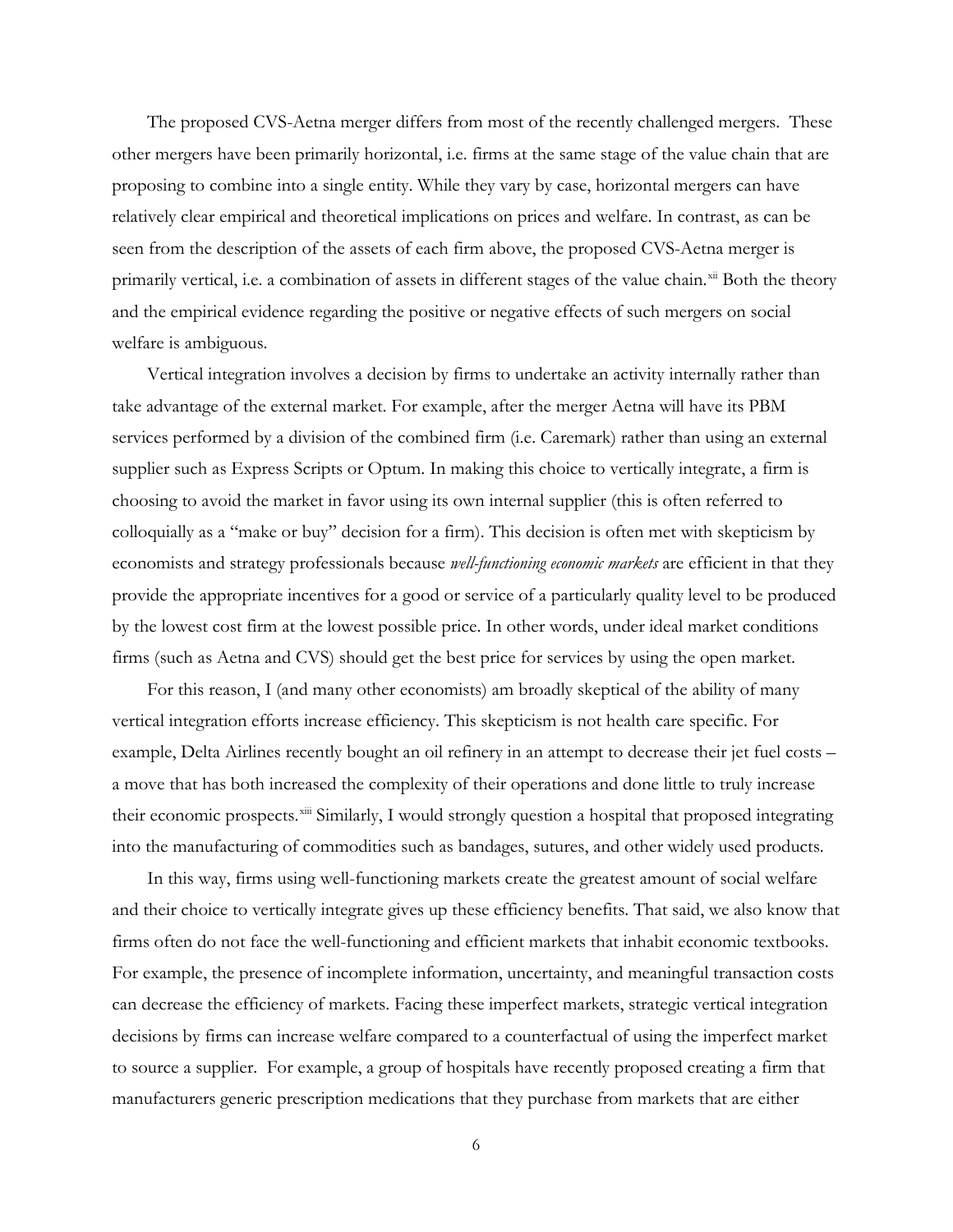consistently in shortage and/or supplied by a monopoly manufacturer charging an exceptionally high price-cost margin. In this setting, hospitals are proposing integration to solve the market inefficiency in their supplier market. $x$ iv

Today I will discuss three potential existing market inefficiencies which support the conclusion that a CVS-Aetna merger could create social value. It is important to understand the potential for value creation because some mergers (both horizontal and vertical) are driven by a firm's desire to capture value rather than increase social welfare. For example of consider the recently successfully blocked horizontal merger of Advocate and Northshore health systems in Chicago, Illinois and the also blocked vertical merger of St. Luke's Health System and Saltzer Medical Group in Boise, Idaho.<sup>[xv](#page-26-14)</sup> Given this potential exists, it is important to understand the potential efficiency-creating rationales for how the proposed merger could increase welfare.

In considering the merger of CVS-Health and Aetna there are at least three primary rationales for how such a combination of assets into a single firm could create more value than the sum of these activities being carried out by separate firms: (1) better coordination of the medical and pharmacy insurance benefits; (2) overcoming potential inefficiencies in the highly concentrated PBM market; and (3) better utilization of provider resources to decrease medical spending.

## **III.Better Coordination of Medical and Pharmacy Benefits**

Health insurance plans generally consist of a "medical benefit" and a "pharmacy benefit." The medical benefit covers spending on physician services, hospitals, home health, and other medical services. Crucially, it excludes prescription drug coverage, which is separately provided under a pharmacy benefit. Sometimes, the medical benefit and pharmacy benefit are provided by the same insurer while for other consumers health insurer provides both benefits. Increasingly, the literature demonstrates that insurers offering a coordinated pharmacy and medical benefit make different decisions regarding the design of the insurance contract than those that are responsible for only the pharmacy spending. These differences broadly reflect an incentive by a coordinated firm to consider total health spending rather than simply spending on either medical of pharmacy benefits. As an example, consider a drug that costs \$1,000 but on average saves the medical insurer \$10,000 in future hospital costs. For a standalone PBM managing only the pharmaceutical benefits, this drug represents a \$1,000 cost. However, a combined insurer managing total health spending views this drug as a \$9,000 savings – and therefore has strong incentives to design contracts and systems that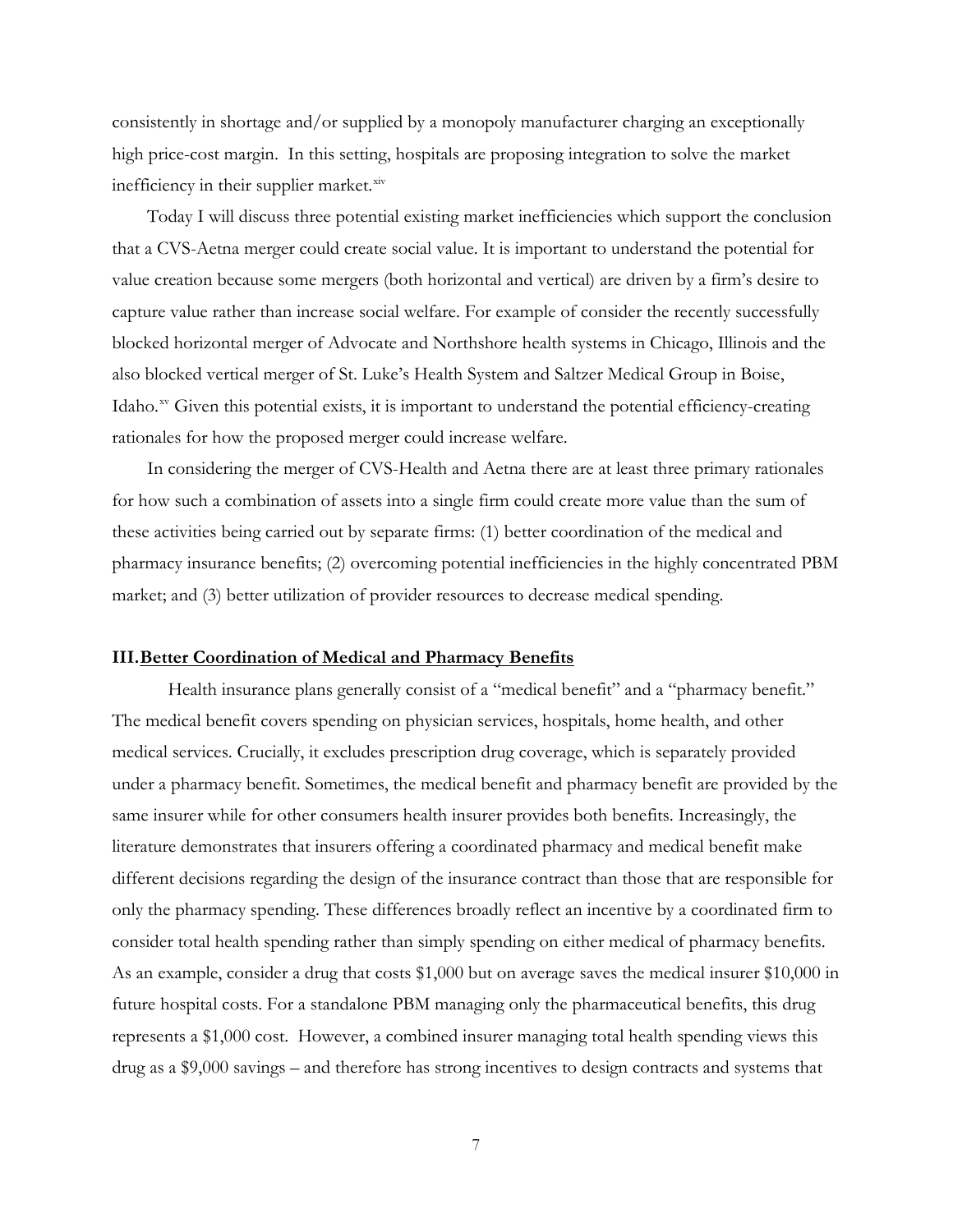encourage the patient to take that drug. Importantly, these coordinated activities are good for consumers because they both improve health and lower healthcare spending.

#### *A. Existing Relationships Between Medical and Pharmacy Benefit Managers*

While coordination can lead to greater benefits, writing a contract to manage such efforts across firms is both difficult and costly. To understand this point, it is important to understand the variety of market players and their interactions. PBMs design formularies, run utilization management programs, establish networks of retail pharmacies, and negotiate rebates from the list prices for pharmaceuticals. PBMs earn revenue through several channels, but the most important for understanding the potential benefits of vertical integration are the per member per month (PMPM) premium and a contracted portion of the rebate or discount negotiated from the pharmaceutical firm. Importantly, in most contracts the PBM does not bear risk for changes in the medical spending of beneficiaries (in fact in many contracts that bear little risk for changes in pharmaceutical spending).

Payors face decisions when deciding whether to have the medical benefit provider also administer the pharmacy benefit. One option is to carve out the pharmacy benefit to a PBM that is separate from the firm administering their pharmacy benefit. The Pharmacy Benefit Manager Institute (PBMI) estimates that, in 2017, 46 percent of employers carve out the pharmacy benefit, as seen in Figure 2. Firms may select this option in order to allow for greater flexibility of the design of the pharmacy benefit as well as more freedom for negotiation and potentially lower prices for these services.<sup>[xvi](#page-26-15)</sup> The remaining 54 percent of firms carve-in the pharmacy benefit which involves signing a contract with single firm to manage both the pharmacy and the medical benefit. Among other factors, this creates the potential for greater coordination between the pharmacy and the medical benefit.<sup>xvi</sup> Under a carved-in contract the insurance company has the option to either manage the pharmacy benefit in-house or establish a separate contractual relationship with an external PBM. Managing the benefit in-house requires having the necessary assets and activities to operate a PBM. As of the announced merger between CVS and Aetna, United Health Group, and Humana were the only major insurers that solely owned their own PBMs.<sup>[xvii](#page-26-16)</sup>

### *B. Evidence of the Effects of Coordinated Benefits*

The most compelling research about the nature and importance of coordination in this area comes from the Medicare program where private firms offer a stand-alone Medicare Part D prescription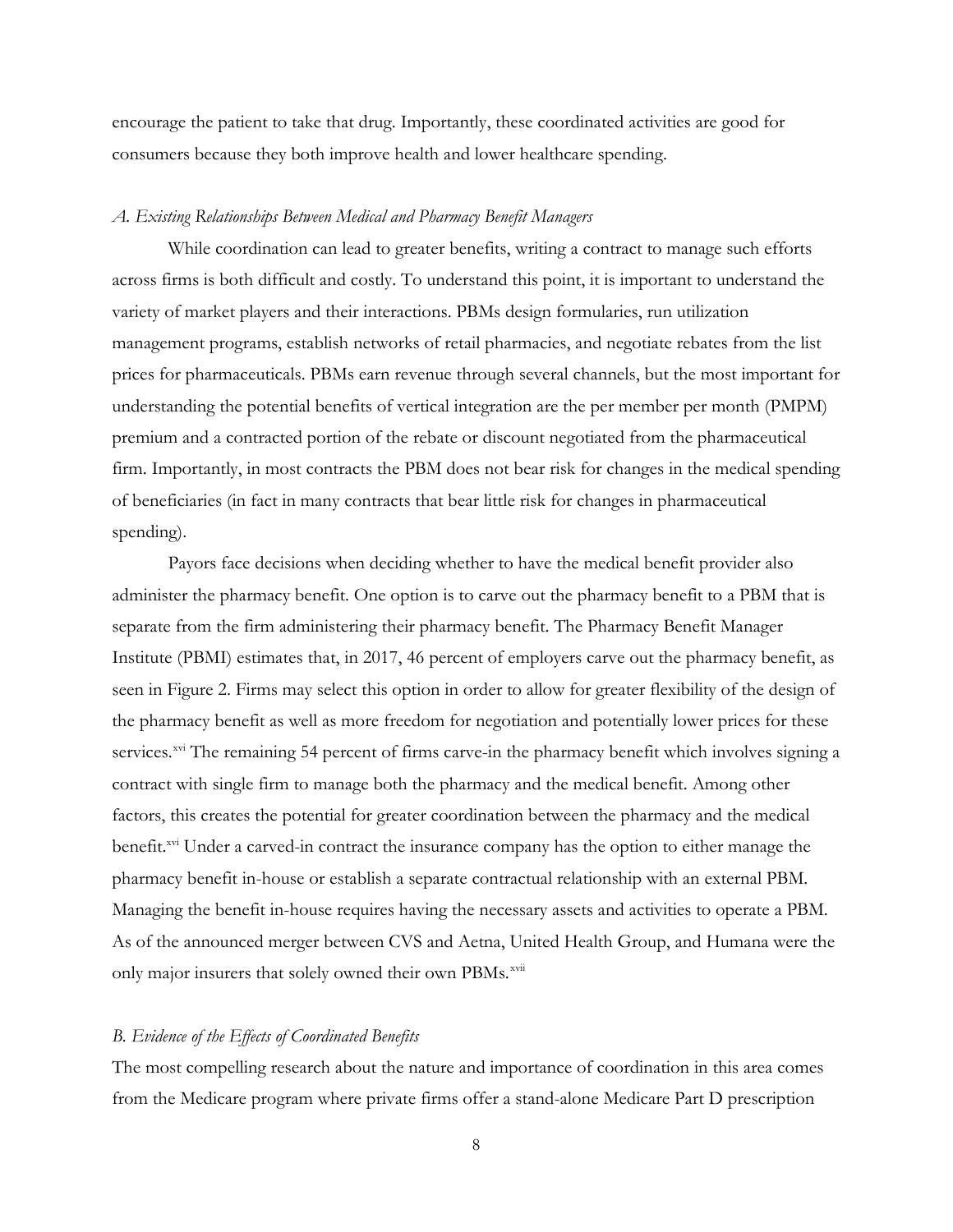drug plan (PDP) and/or a Medicare Advantage plans (i.e. Medicare Part C) that covers both the medical and pharmacy spending of the beneficiary. Starc and Town (2015) find that enrollees in coordinated Medicare Advantage plans spend more on pharmaceuticals than similar enrollees covered with a stand-alone PDP.<sup>xviii</sup>

These differences in spending appear to represent a purposeful (i.e. strategic) effort by PDPs to control their *own* spending, rather than the overall health spending of enrollees. Certain types of pharmaceuticals have a greater ability to influence the medical spending of enrollees. Therefore, a coordinated firm that is attempting to minimize total health spending would likely focus on providing more access to drugs that have a greater ability to offset future medical spending. Figure 3 from Starc and Town (2015) depicts the estimated differences in spending for MA plans vs. PDP plans based on whether the pharmaceutical is identified to have a large or a small effect on medical spending. As evidence of the higher spending being a strategic decision of a coordinated firm, the higher pharmaceutical spending for the combined MA plans are concentrated in the pharmaceuticals that are known to have a larger effect on medical spending, i.e. the "high offset" category. In considering the mechanism underlying this result, the authors also estimate systematically lower outof-pocket payments for consumers for drugs in categories that are normally believed to have a high pharmaceutical offset (these estimates are depicted in Figure 4). Lavetti and Simon (2016) examined the same question and found consistent results that supported a strategic difference for firms offering a coordinated vs. an uncoordinated benefit product.[xix](#page-26-17)

### *C. The Potential Coordination Benefits from Vertical Integration*

An insurer administering a health plan with a carved-in pharmacy benefit could write a contract with an external PBM that attempts to create the appropriate incentives for considering the interaction between these two types of health spending. Similarly, a payor could choose to only outsource a portion of the activities normally done by a PBM, i.e. the payor (or the firm administering the medical benefit) could internally design the formulary but outsource the negotiation with pharmaceutical firms, pharmacy network design, and/or processing of claims to a PBM. Regardless of the degree of outsourcing and attempts at contract design, it would be quite difficult to draft a complete contract in this setting, i.e. a contract that accounts for the variety of ways in which each party might try and capture value from investments made by the other.

As an example of the difficulty of crafting a complete contract, consider that even though it is known that decisions made by the PBM can affect medical spending, the exact magnitude of this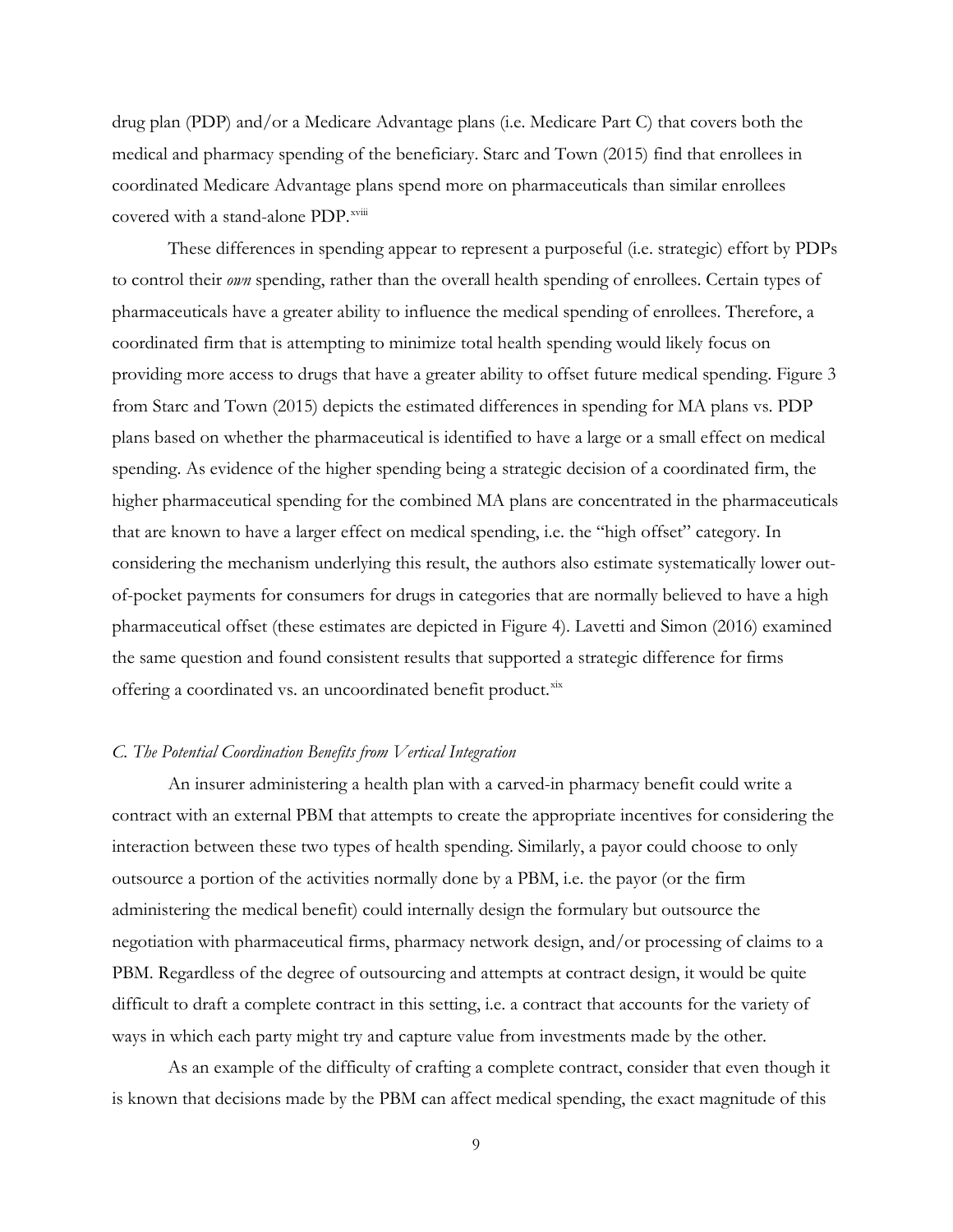relationship across products is uncertain. One solution may be to align incentives by forcing the PBM to bear all (or even a large portion) of the medical risk. However, a contract where the PBM bears medical risk creates a separate moral hazard problem where the firm managing the medical benefit now has reduced incentives to manage that medical spending.

Determining the correct mix of risk bearing incentives is difficult but without such a complete contract (i.e. one where each party receives the correct incentives to provide the optimal level of effort), each party may make decisions that focus more on value capture than value creation. In addition, expending resources to develop the knowledge and expertise necessary to craft and manage these contracts is costly and decreases the efficiency benefits of outsourcing this activity in the first place. However, if the PBM and the insurer are owned by one firm, all parties are inherently motivated by the same profit function and therefore, in a well-run firm of this configuration, the incentives for constructing the most efficient insurance benefit are aligned. This is one source of value creation that emerges from the combination of CVS Health (and particularly its PBM division Caremark) and Aetna into a single firm.

## **IV. Overcoming Potential Inefficiencies in the Highly Concentrated Pharmacy Benefit Manager Market**

In the United States there are many prices associated with pharmaceutical products. Broadly speaking, these drugs have a publicly available list price set by the manufacturer. Payors employ PBMs to, among other things, negotiate rebates (i.e. discounts) on the pharmaceuticals purchased by their enrollees. This is true whether the pharmacy benefit is carved into the medical benefit or carved out into a separate plan.

Over time, pharmaceutical rebates have become a large and important part of this market. Figure 5 shows that in 2016 pharmaceutical manufacturers paid rebates of approximately \$127 billion – an increase of 108 percent (\$66 billion) since 2011. The recent rise is larger in both absolute and relative terms than the history of this market. From 2007 to 2011, the total magnitude of these rebates increased only 42 percent, for a total increase of \$18 billion. While payors broadly care about the post-rebate (i.e. net) price, and PBMs often point to these increasing rebates as evidence of their effectiveness, higher list prices can have more direct impacts on consumer out of pocket payments. Consumer cost sharing (either spending on pharmaceutical products within the deductible portion of the insurance contract or a percentage coinsurance rate) is primarily based on the list rather than the net price. Thus, any inefficiencies that create incentives for high list prices (even if those list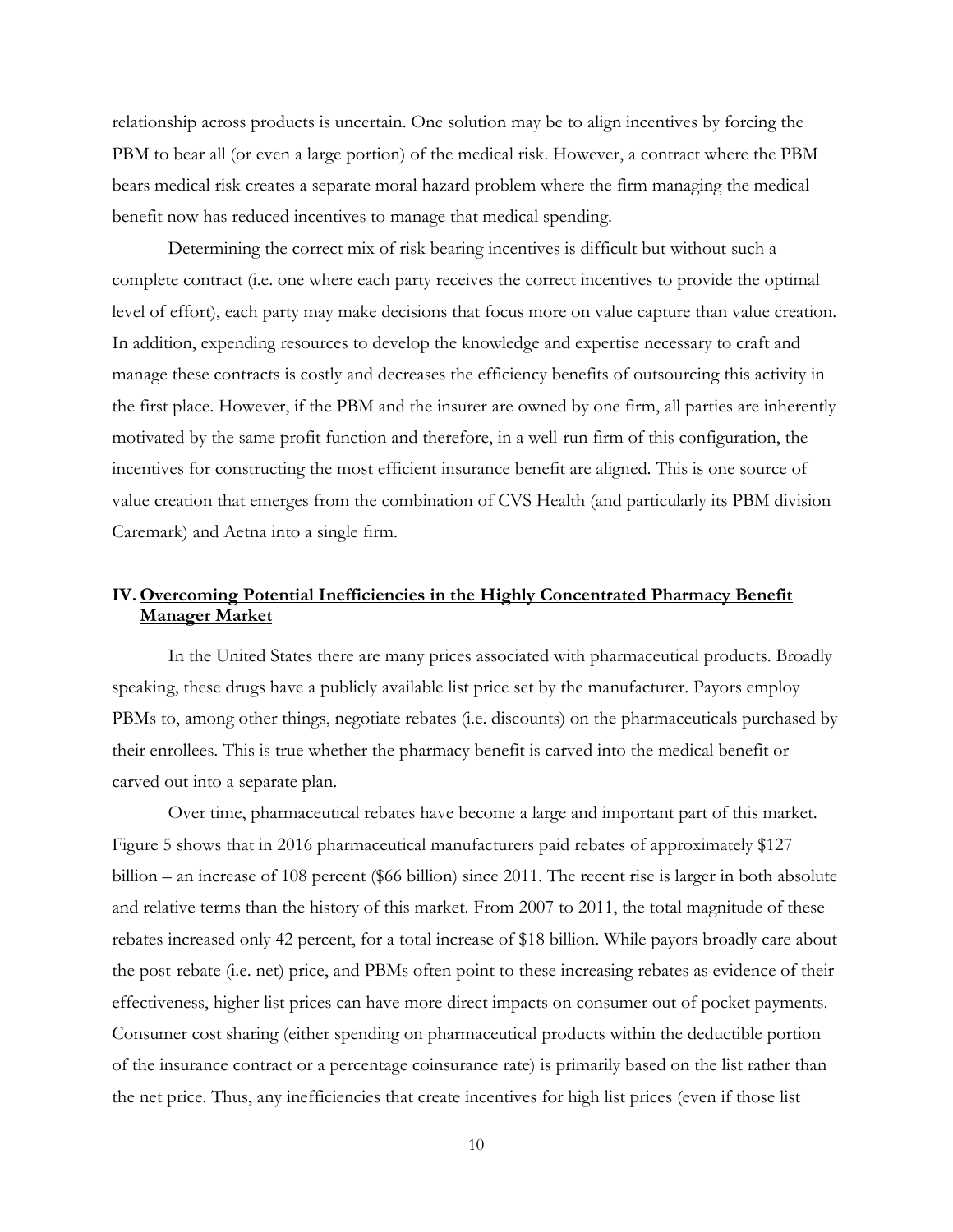price increases are primarily offset by rebates) have clear impacts on consumer spending under most existing contracts.

PBMs are able to secure discounts based on their ability to shift customers across competing therapeutic substitutes. For example, if there are two brand name statin medications that treat high cholesterol, the PBM can place the product providing offering a lower net price on a more preferential tier of its formulary thus lowering the out of pocket payments from an individual enrollee. In extreme cases, a PBM could entirely exclude a product from its formulary if the firm is unwilling to provide a sufficiently low net price (i.e. pay the PBM a large rebate). The use of exclusion lists has grown in recent years. Figure 6 shows the number of products on the number of products that are excluded by the two largest PBMs, CVS Health and Express Scripts.

#### *A. Potential Inefficiencies in the Existing PBM Market*

To understand potential inefficiencies in this pricing system, it is important to know how the net price of a pharmaceutical product is determined. Payors (i.e. self-funded employers or insurance firms bearing risk) first pay the publicly known list price to the pharmaceutical firm. PBMs then negotiate a discount (or rebate) from this list price. PBMs transfer a portion of that rebate to the payor as dictated by a contract between those parties. Figure 7 provides a broad overview of the transfer of funds across parties in the pharmaceutical supply chain. The share of the rebate transferred to the payer is dictated by a contract that is the result of a bilateral negotiation between the PBM and the payor and therefore depends on the relative bargaining power of the two parties. Figure 8 shows that variety of ways in which payors receive their share of the rebates ranging from receiving all of the rebate, a fixed percentage, and a flat fee. The majority of payors do not currently receive 100 percent of the negotiated rebate – and many simply receive a guaranteed flat amount regardless of the size of the rebate. The size of rebates paid to each PBM is kept strictly confidential – up to and including onerous audit restrictions in the contracts that limit the ability of the payor to monitor the financial activities of the PBM.<sup>[xx](#page-27-0)</sup> As a result, payors often lack full insight into the magnitude of the rebates generated by their pharmaceutical spending – a lack of information that makes it difficult for them to understand the full stakes over the negotiation.

If the PBM market were well-functioning, the structure of the contract and the confidential nature of the rebates should have no effect on the final net price for the pharmaceutical. In fact, confidential rebates in a well-functioning market could be useful because they facilitate increased price discrimination and increase total output sold. In contrast, publicly transparent rebates mean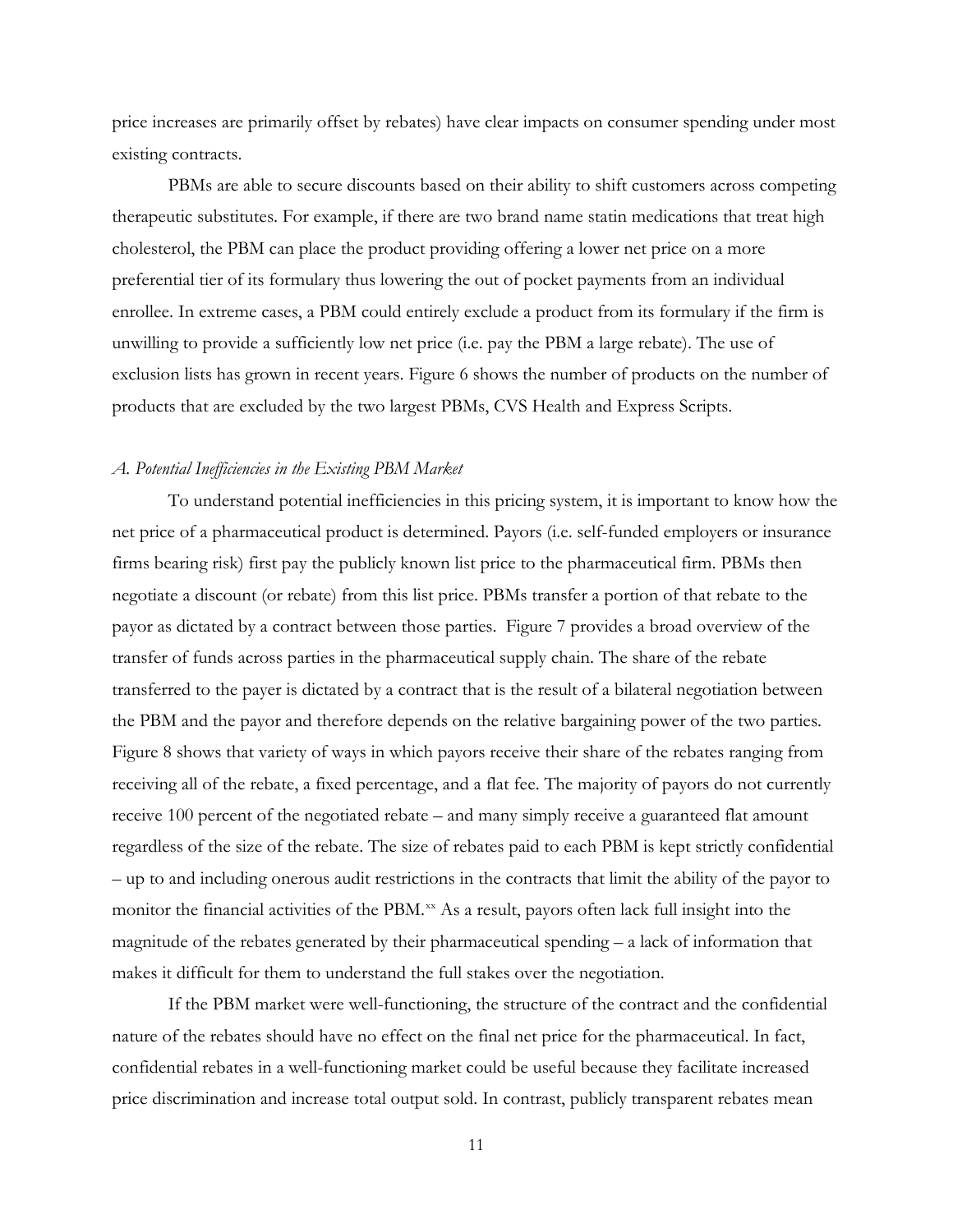that pharmaceutical firms know any discount to a particular PBM would be known the market and therefore manufacturers would be less willing at the margin to give large discounts.

Importantly, in a competitive PBM market a payor would not actually need to know the full value of a specific rebate. Instead, each PBM would attempt to secure the payer's business by offering progressively larger amounts of the rebate to the payer (either directly or through a lower PMPM payment). The end result is that the total cost of the pharmacy benefit to the payor would be minimized and the PBM would no longer earn large economic profits. However, in a less competitive market, PBMs have weaker incentives to compete for a payor's business by lowering the total cost of the service. With a large number of firms in the market, each PBM understands that they all benefit by fully passing along the surplus to a payor in order to secure their business. In its current form, the PBM marketplace is dominated by a few small competitors. Figures 9 and 10 contain the market shares for PBMs in 2011 and 2015, respectively. As a result of a series of mergers, this market is highly concentrated with three firms controlling over 70 percent the market. The two most recent mergers were between Express Scripts and Medco in 2012 and OptumRx and Catamaran in 2015. The dissenting opinion to the Express Scripts-Medco merger foreshadowed potential negative effects of these types of mergers.<sup>[xxi](#page-27-1)</sup>

High market concentration can be a cause for concern, but it is particularly worrisome in the PBM market because opaque pricing and the rebate structure provide both the pharmaceutical manufacturer and the PBM encourage higher list prices and higher rebates. This incentive can be explained using a simple numerical example. Consider a manufacturer that proposes raising its list price by \$10 and offers the PBM a rebate of \$9. The manufacturer would be happy with this arrangement because their net price has increase by \$1. The question of whether the PBM accepts this price increase depends on how much of the rebate they must pass along to the payor. Without significant competition, the PBMs have less incentive to compete for the payor's business and thus can pass along only \$8 of the rebate – causing the payor to spend \$2 more than they otherwise would have because they lack the information to ask for the entirety of the rebate and/or list price increase. These incentives may be strongest in a contract structure where the PBMs only passes along a fixed amount per prescription regardless of the size of the rebate and the payor has no information about the size of the rebate. The result is that net prices rise to the benefit of the PBM and the manufacturer and to the detriment of the payor.

To examine the degree to which rebates actually create perverse incentives in the pharmaceutical market, my research in Garthwaite and Scott-Morton (2017) examined the stock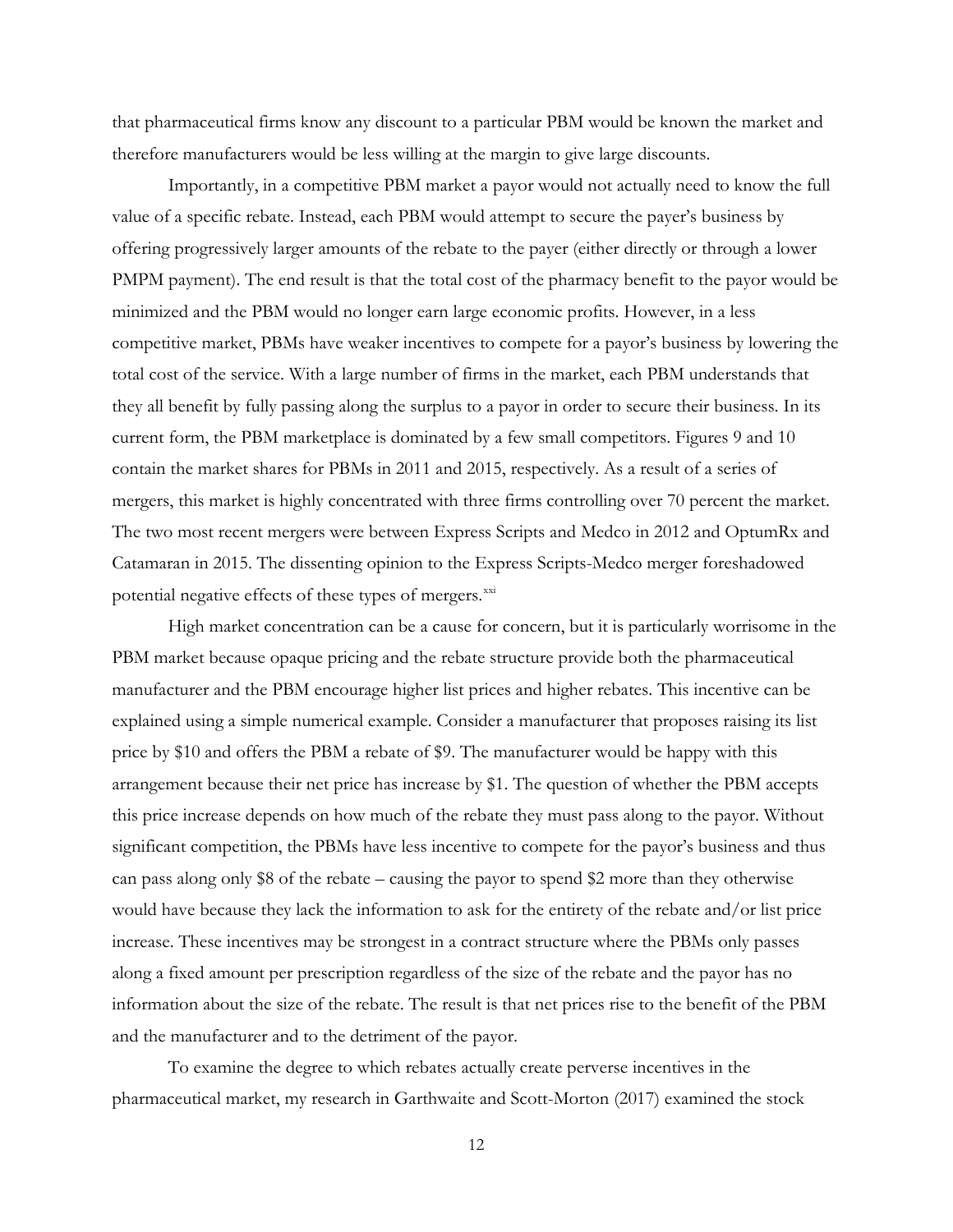market performance of pharmaceutical firms and Express Scripts (the markets largest publicly traded "pure-play" PBM) after two exogenous shocks to expectations about future drug prices.<sup>[xxii](#page-27-2)</sup> The first of health care stocks. XXIII [G](#page-27-3)iven the relative policy positions of the two candidates, investors likely event was the surprising election of the Republican Candidate Donald Trump as President of the United States. Given the broadly unexpected nature of this event, it was an exogenous shock to the overall market's expectation of future drug prices. Figure 11 shows the abnormal change in stock prices (i.e. the results of an event-study analysis examining the change in specific stock prices relative to the overall stock performance on that day) in the days following this surprise event for a variety interpreted the election as new and positive information about future drug prices and pharmaceutical firm profits. This can be seen by the large stock price increases for both traditional pharmaceutical and biotechnology firms. What is perhaps more surprising is the large increase in the stock price for Express Scripts – a middleman firm that should not directly benefit from a rise in drug prices.

We also examined stock market performance following President Trump's statements in *Time* magazine that "I'm going to bring down drug prices," and "I don't like what has happened with drug prices."<sup>[xxiv](#page-27-4)</sup> After this statement the stocks of pharmaceutical firms, biotechnology companies, and Express Scripts all fall together, as shown in Figure 12. With well-functioning markets, Express Script's expected future profitability should not decrease because of expected lower drug prices.

#### *B. How a CVS- Aetna Merger Could Address Existing Inefficiencies in the PBM Market*

Our evidence suggests that the concentrated PBM market could be leading to inefficiencies. A question remains as to how this could be addressed by policymakers or regulators. One option that might be considered, but not one that I am proposing today, would be for some form of regulatory enforcement that increases the number of firms in the market by breaking the existing players into smaller firms. For a variety of reasons this is unlikely to occur and upon studying this issue further we may likely find that this type of intervention is actually far costlier than the benefits (a common concern when considering post-merger enforcement when the horse has already left the proverbial barn). Regulators could also look for ways to ease entry into this market. Specifically, policymakers could more carefully examine the existing contract structures to see the degree to which most favored nation clauses or delayed rebate payments may decrease the ability of a new entrant to emerge and challenge existing players. Absent any direct regulatory action, in Garthwaite and Scott-Morton (2017) we suggest possible regulations or legislation that mandate all financial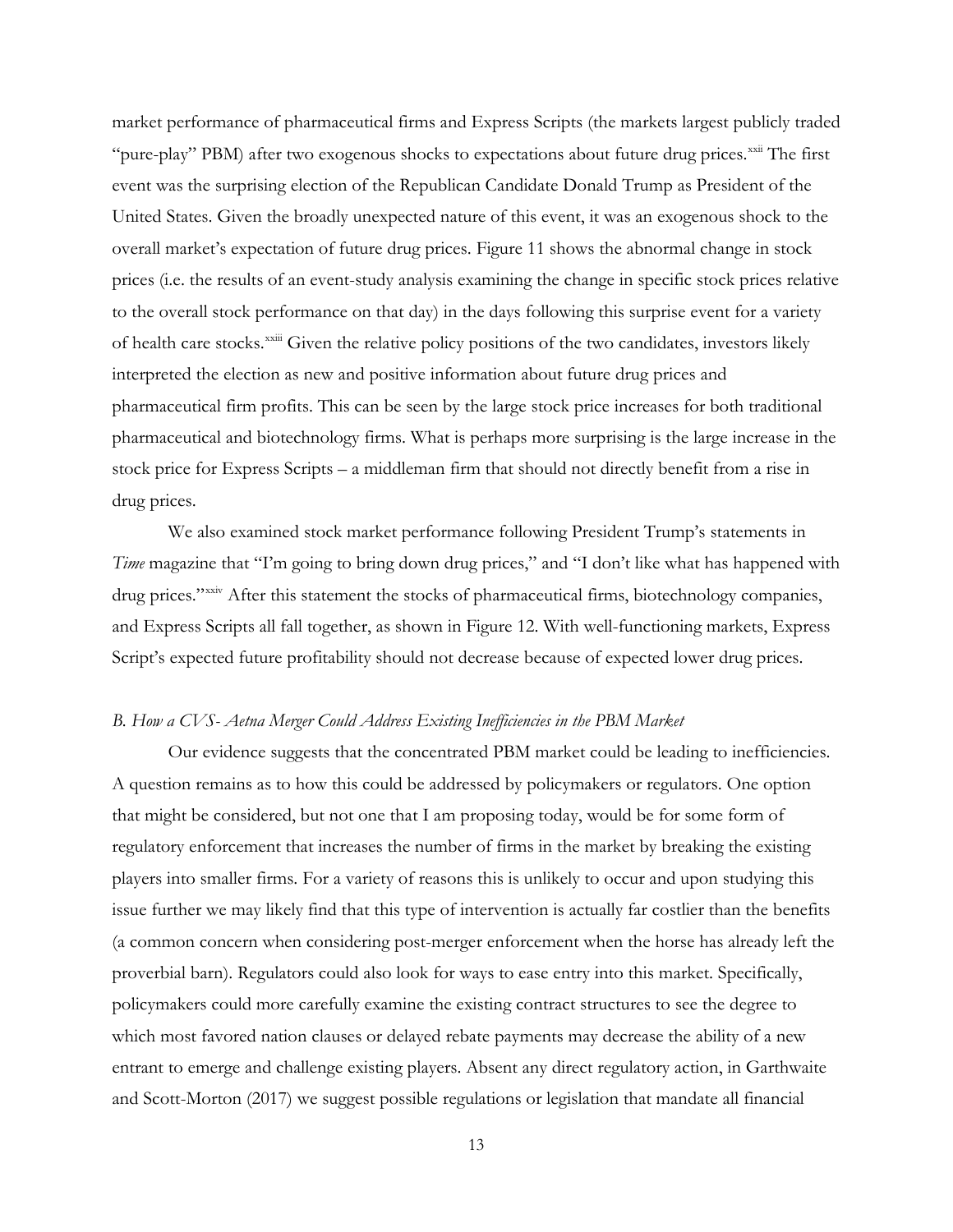payments to PBMs are instead initially directed towards payors. Payors would then be free to contract with a PBM about an appropriate portion of the rebate to transfer between the parties. This would solve the existing information asymmetry about the size of the available rebates and allow payers to negotiate with the same set of information as their PBMs counterparties.

A merger of a PBM and a payor within the same firm would also would solve information asymmetries and align incentives. Such a merged firm no longer has strong incentives for their internal PBM to accept high list prices and high rebates. The current incentive misalignment and lack of transparency could be one reason why both United Health and Humana have chosen to operate their own PBMs and Anthem recently announced an attempt to end their contract with Express Scripts – the nation's largest PBM.<sup>[xxv](#page-27-5)</sup> Similarly, a combined CVS-Aetna would have a decreased incentive to strategically manipulate rebates and list prices for their jointly covered customers. This should result in lower net prices and out of pocket payments for consumers.

Importantly, the potential net efficiency gains from a CVS-Aetna merger addressing existing inefficiencies in the PBM market are not certain and depend on two additional market features. First, it is quite possible that the combined firm would not be as cost-efficient as the use of an external supplier. Perhaps more concerning is the required role of competition in the health insurance market. The improved information environment without high list prices and rebates may allow CVS-Aetna to craft a more competitively priced insurance package for employers (either for contracts where they bear risk or those where they serve as a third party administrator). However, the incentive to craft such a competitive package depends on how hard the merged entity must compete for new customers. This is a function of the toughness of price competition in the health insurance market. Thus, even if vertical integration creates value through improved information and incentives around pharmaceutical rebates and price, they still require a competitive insurance market to reach a more efficient outcome (as opposed to simply transferring economic rents between firms).

## **V. Better Utilization of Provider Resources to Decrease Health Spending**

A common criticism of the United States healthcare system is that its reliance on primarily a fee-for-service payment system (i.e. a system when providers are paid more based on service utilization rather than health or another outcome) leads to an inefficiently high level of spending. In recent years, there have been many attempts to move the system to one where providers are paid based on the value created by their services rather than simply the quantity of services they perform.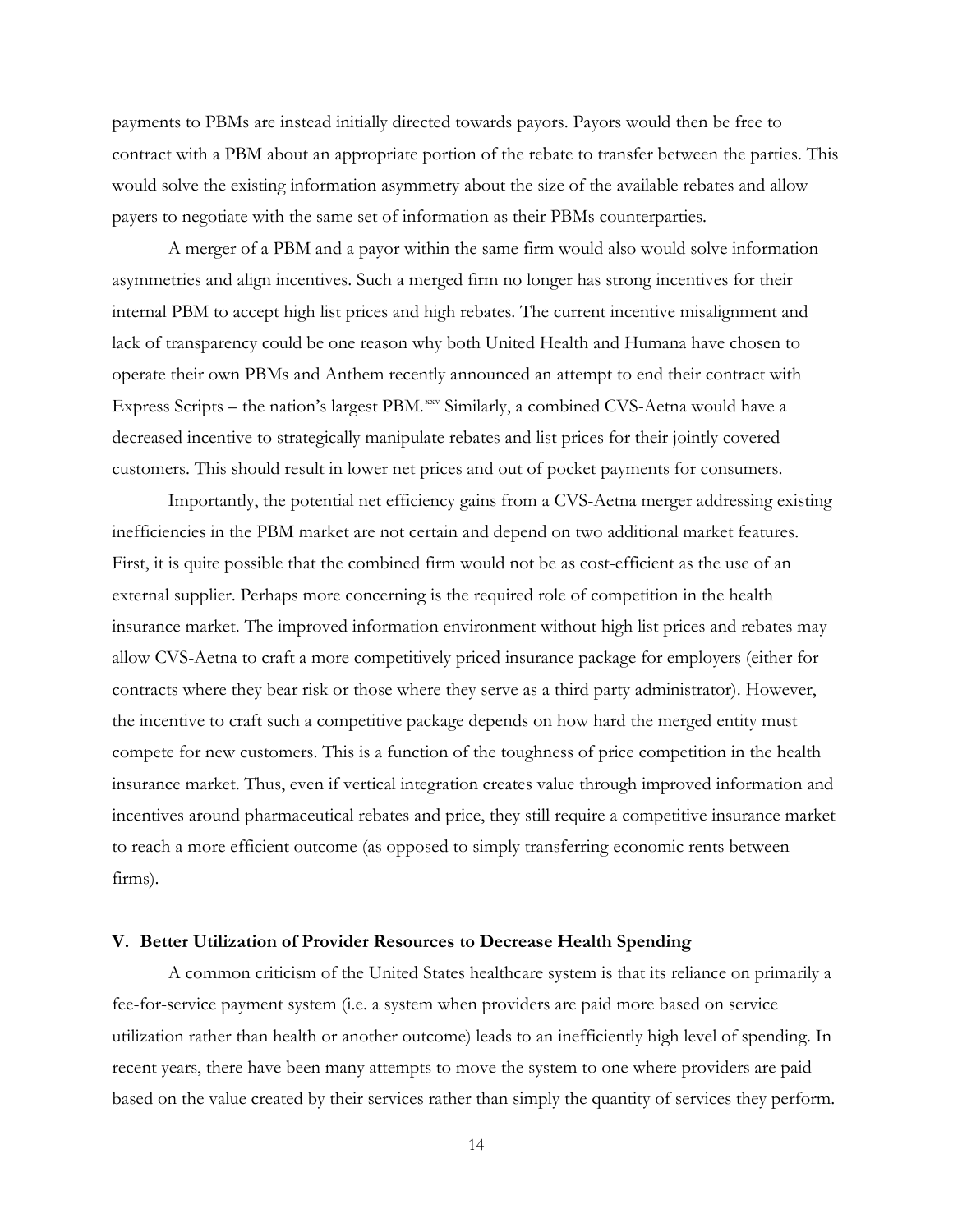These plans take a variety of forms but the overall incentive effect is the same – they rely on firms earning more money if a patient has lower health care spending.

Perhaps the clearest example of such an integrated health plan is a fully integrated provider sponsored health plan such as Kaiser Permanente in California. In a provider sponsored health plan the insurer, the hospital, and the doctors are all owned by the same firm. Therefore, for a given premium the firm earns greater profits if patients use fewer medical services. Success over time for the health plan is based on being sufficiently attractive to patients at a given premium that they continue to serve those individuals – i.e. simply decreasing the amount of care available is unlikely to be a successful strategy. In addition, if the health plan expects to cover individuals for a long period of time to have greater incentives to invest in preventive health care since improved health could result in reduced medical expenditures in the future.

#### *A. Retail Clinics as an Emerging Health Care Setting*

One method of decreasing health spending is providing greater opportunities for individuals to receive care in a lower cost setting. Ideally these visits would either (a) displace care that would inappropriately provided in a higher cost setting; and/or (b) provide preventive care that improves health and avoids future hospitalizations or other high cost care. One potentially lower price site for care that has emerged in recent years are retail clinics. These facilities are generally staffed by midlevel providers such as nurse practitioners and offer treatment for acute but mild medical conditions such as ear infections, vaccinations, strep throat, etc.

A primary operator of retail health clinics is CVS which was expanded the offerings at their chain of retail pharmacies to include a series of "minute clinics." CVS described these clinics as being "staffed by nurse practitioners and physician assistants who utilize nationally established guidelines to diagnose and treat minor health conditions, perform health screenings, monitor chronic conditions, provide wellness services and deliver vaccinations." XXXVi Currently over 10 percent their retail locations had those clinics. XXVii [A](#page-27-7) third retail pharmacy chain Rite-Aid offered clinics at 2.2 percent of the[i](#page-27-8)r retail locations in fiscal year 2017. XXViii of the firm's retail pharmacies contain a minute clinic. For purposes of comparison, in fiscal year 2016 the retail pharmacy chain Walgreens also operated retail clinics and approximately 5 percent of

While retail clinics have the potential to decrease medical spending by displacing visits that otherwise would have occurred in higher cost setting (or helping avoid a second more costly visit), it is also possible that the convenience of these clinics could actually *increase* spending by changing the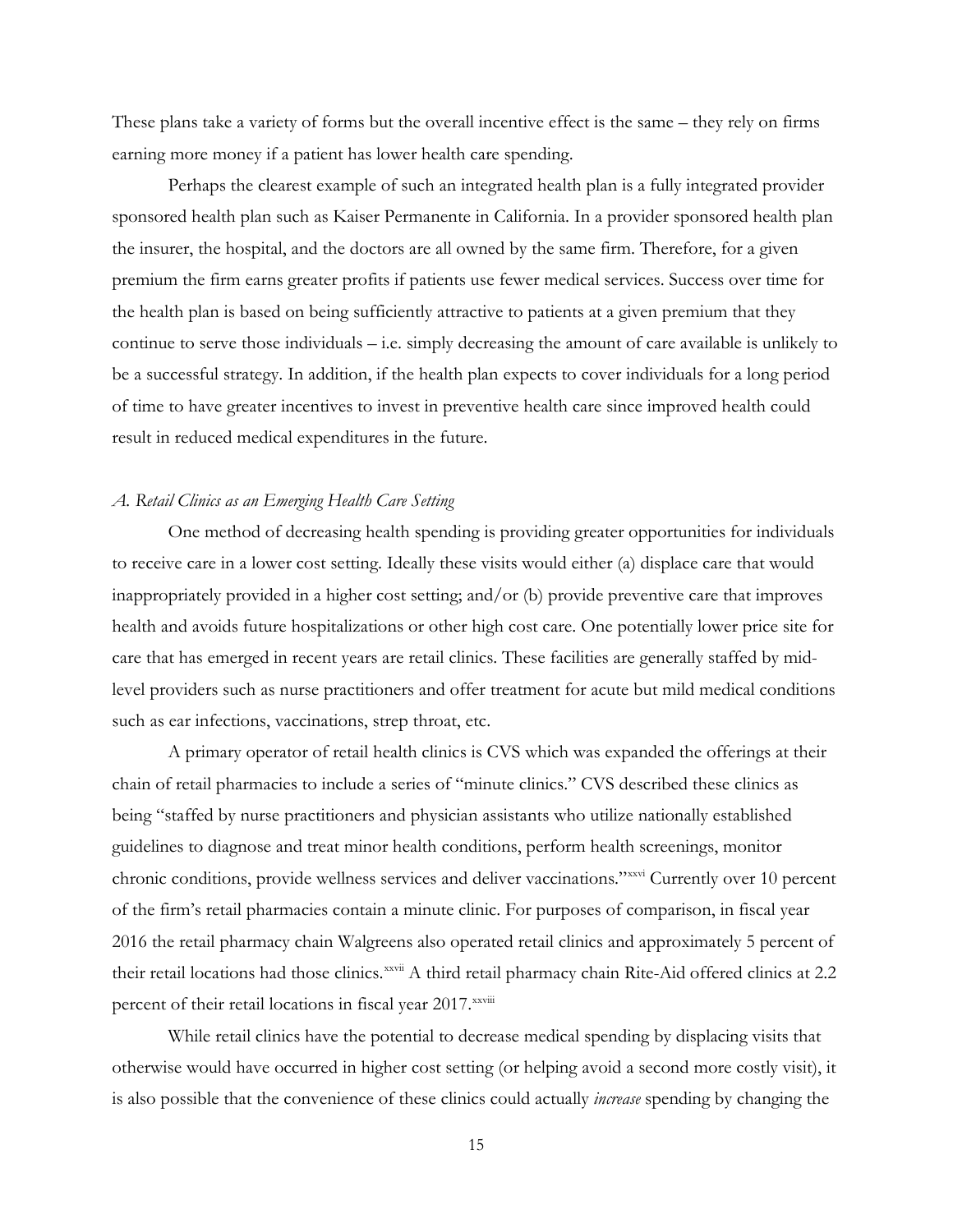number of visits at the extensive margin. Specifically, as these convenient locations for care decrease the costs of getting to a visit, individuals that may not have seen a provider (and therefore incurred no cost) would now see a provider and have increased health spending. The existing evidence on the aggregate impacts of these clinics shows two salient facts: (a) visits at a retail clinic are less expensive than similar visits at another provider<sup>[xxix](#page-27-9)</sup>; and (b) the aggregate impact of access to retail clinics is *increased* rather than decreased spending.<sup>[xxx](#page-27-10)</sup> We have little understanding to date as to the welfare consequences of these changes in utilization and spending. It could be that the increase in spending is welfare increasing if it improves an individual's health and they value this improvement. However it could also be evidence of moral hazard where individuals are consuming health care at below its value because they do not bear the direct financial cost of the visit.

#### *B. Potential for Cost Savings from Provider-Payer Coordination Under Proposed CVS-Aetna Merger*

These existing studies provide evidence about the effects of retail clinics operated by firm's such as CVS and Walgreens whose *primary incentive is to maximize the revenue of the clinic* and the surrounding retail footprint. Firms operating clinics facing these incentives would select service offerings that translate into increased pharmacy spending and retail sales with little direct concern for the impact on aggregate health spending. Therefore, it is perhaps not surprising that such clinics would not results in lower overall spending.

However, a firm that is integrated beyond simply a retail footprint would make different economic decisions. For example, consider CVS Health which is currently a PBM integrated with a chain of retail clinics uses this combined set of assets to provide a more comprehensive pharmacy benefit – where some of the revenue benefits from the retail clinic activities flow to the PBM. In describing its minute clinic strategy, CVS notes that these facilities are "an important and differentiated part of the enterprise that offers certain capabilities to PBM clients and their members. For example, we offer plan-sponsored co-pay reductions to encourage use of MinuteClinic, thereby helping to reduce emergency room visits and to lower overall health care costs. We also partner with our health plan clients sponsoring patient-centered medical homes, biometric screenings for plan members, closing gaps in care, and onsite clinics at client corporate headquarters."xxvi

However, there are limits to the amount of coordination that can profitably occur with an integrated PBM and retail clinics – precisely because PBMs bear little of the risk for medical spending. As a result, the combined entity may not have the incentive to make the necessary investments to reduce future health expenditures. Such investments would require investments from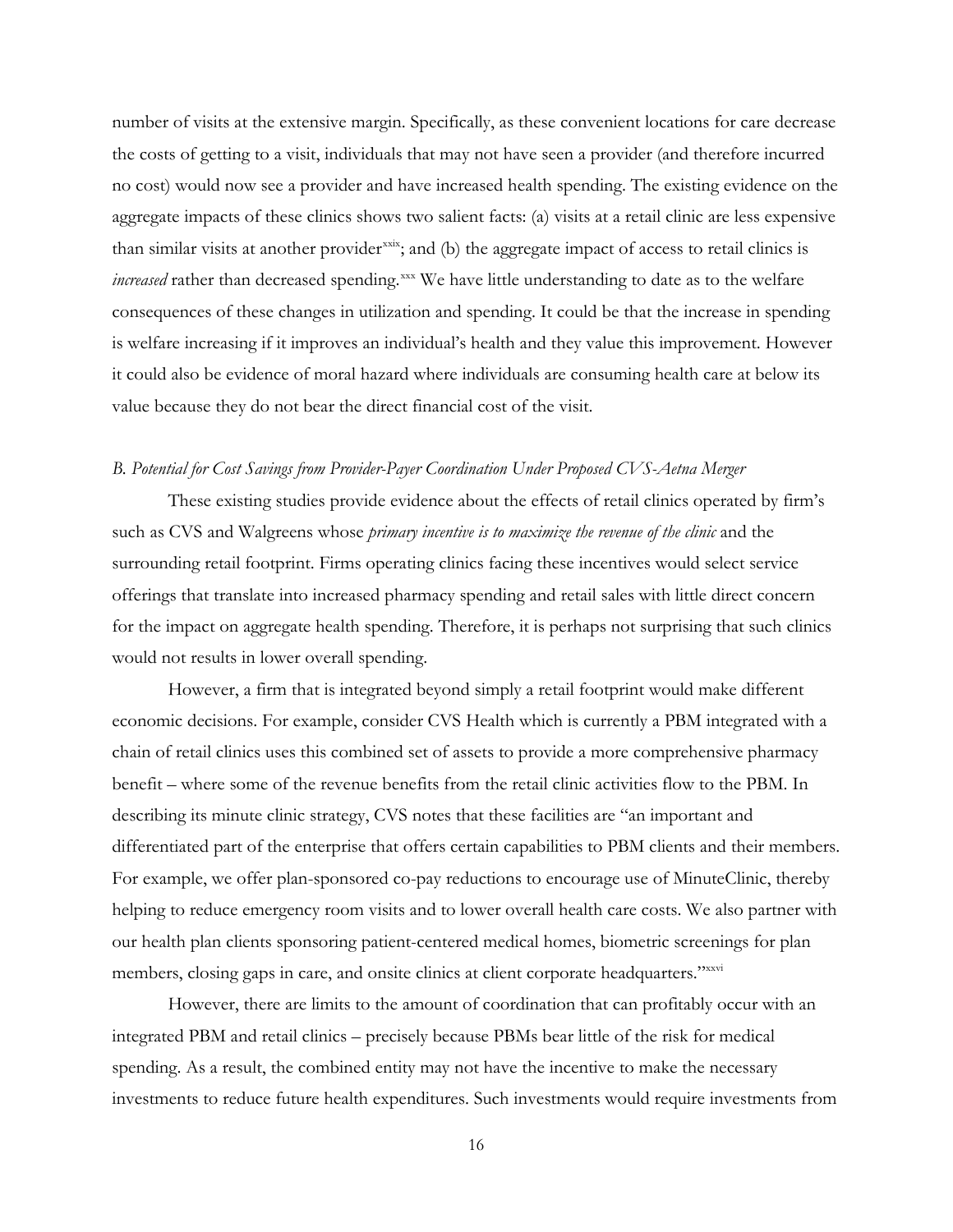a variety of parties. For example, the clinics operated by an integrated firm could offer preventive care services that are primarily intended to reduce health expenditures rather than increased retail revenue. This involves the direct costs of providing these services and potentially an opportunity cost as these firms shift their attention away from activities that would generate more direct revenue.

To provide the right incentives for the highest value patients to visit these clinics, insurers must invest in analytics and benefit designs that identify, direct and encourage specific subsets of patients to utilize these new sites for care. The size, scope, and potential return of these investments is unclear. What is certain is that each firm would need to make fixed cost investments that would generate savings and those savings could initially accrue to another party in the value chain. It is also unlikely that the two parties could write a complete and satisfactory contract that would appropriately apportion the potential social value created by these activities to the firm whose investments were responsible. As a result, each set of firms would underinvest compared to the optimal amount out of concern that another party would capture the value creates by its investment. This underinvestment is an economic condition known as hold-up, i.e. a situation where a firm underinvests compared to the optimal amount due to a concern that another party will claim the value created by this investment.

One potential solution for hold-up is vertical integration between different parties in the value chain. For a vertically integrated firm, there is no hold-up concern. Consider the potential case of a merged CVS-Aetna. If this firm changed its retail clinic strategy and that resulted in lower future health expenditures, there is no uncertainty that the merged entity would capture that value created (i.e. the only uncertainty could be whether the gains from a successful venture would be attributed to a particular division). Given this certainty about the potential value capture, hold up is avoided and the firms has the appropriate incentives to make investments that maximize social value.

#### **IV. Potential Concerns**

My testimony so far has discussed how the potential CVS-Aetna merger could create value. However, it is still unclear whether the potential value created will be captured by the newly merged firms or transferred to consumers. Lawmakers should be legitimately concerned about both equity and efficiency and therefore must consider value capture in addition to value creation. At a minimum, the efficiency of this merger hinges on the degree of competition in the health insurer market. Without a competitive market for health insurance (either for third party administrator services or fully insured contracts) there will be no incentive for the newly merged firm to transfer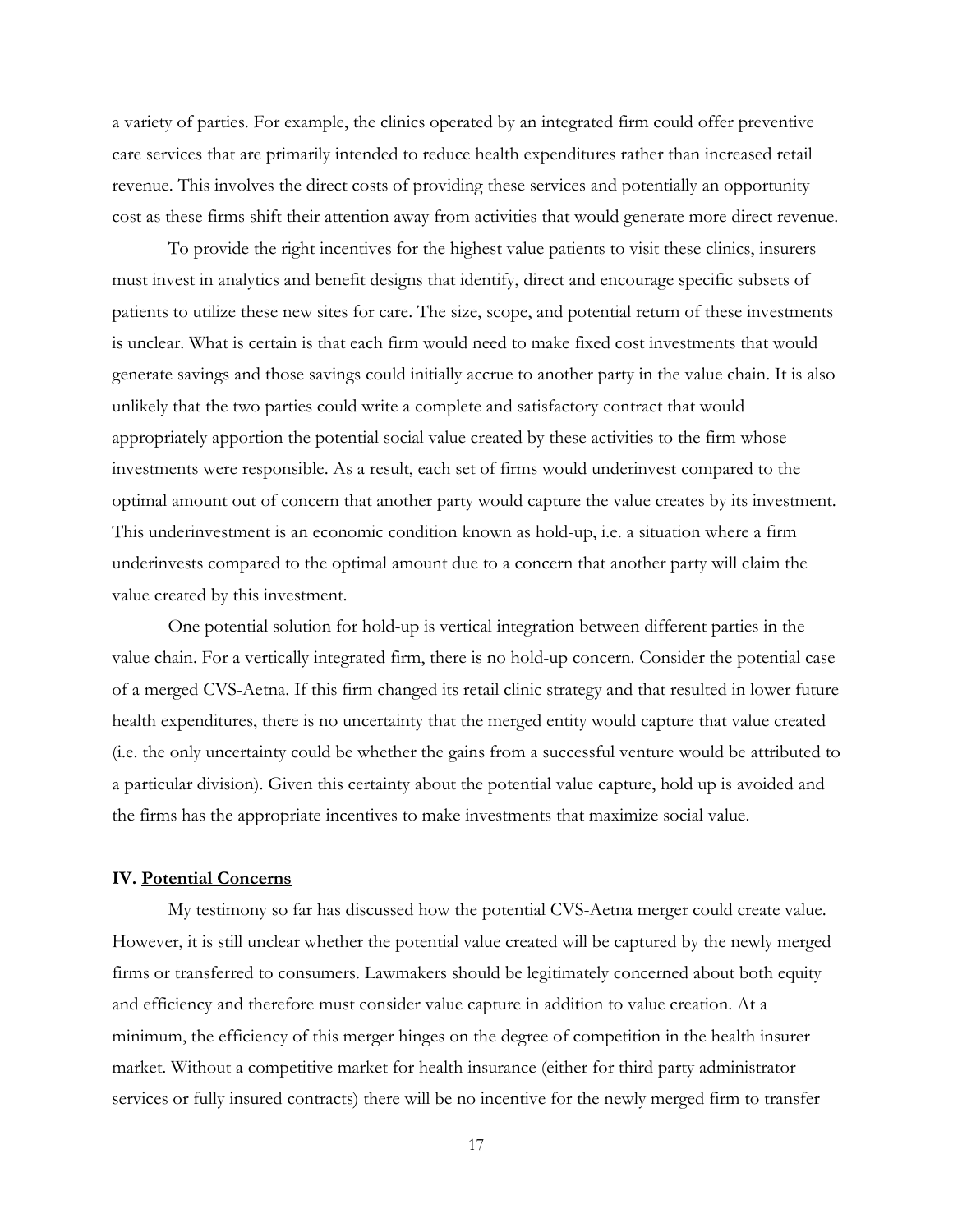value to consumers in the form of lower prices. While recent successful efforts at regulatory enforcement by the Department of Justice have maintained competition in these markets, there is some dispute about whether the existing level of consolidation leads to truly competitive markets.  $\frac{x}{x}$ 

#### *A. Increasing Barriers to Entry in the Health Insurance Industry*

Even if health insurance markets are competitive today, there could be a concern that the proposed CVS-Aetna merger could change the nature of competition in the insurance market. Specifically, imagine that this venture is wildly successful and that the combined firm is therefore able to create insurance products for customers that are far more competitive than other more traditional insurers. If this strategy is successful, it could mean that future success in the health insurance industry would require firms to have the capabilities to be a payor, PBM, and provider. This is a complex set of tasks that may be difficult and especially costly for potential new entrants to replicate. This could be particularly concerning because recent evidence from the implementation of the Affordable Care Act insurance exchanges suggests that *de novo* entry into the insurance market is already qu[i](#page-27-12)te difficult without any additional complications of these new asset and activities. XXXII

At the extreme, it could be that the fixed costs of operating such a venture in each market are so great that the required minimum efficient scale relative to the market size would serve as a barrier to entry for potential new firms. If this were the case, the market for this type of insurance product would be effectively limited to a small number of firms that faced relatively little threat from competition (i.e. imagine a world where only United Health Group and CVS Health-Aetna have the required assets to effectively compete in the insurance market). If this were to occur, vertical integration could lead to the maximum amount of social welfare but the benefit would be primarily enjoyed by firms rather than consumers.

#### *B. Difficulty Regulating Profits of Integrated Insurance Market*

Importantly, even if it were true that the scale and complexity of the merged assets served as a barrier to entry there are still regulatory policies that could be used to maximize social welfare. At a minimum, existing profit regulations exist in the form of the medical loss ratios (MLRs). These regulations require that insurers spend between 80 and 85 percent of their premium revenue on the med[i](#page-27-13)cal services of enrollees.<sup>xxxiii</sup> If firms do not meet this level they must rebate the difference to their customers. These regulations are intended to effectively cap insurer profits.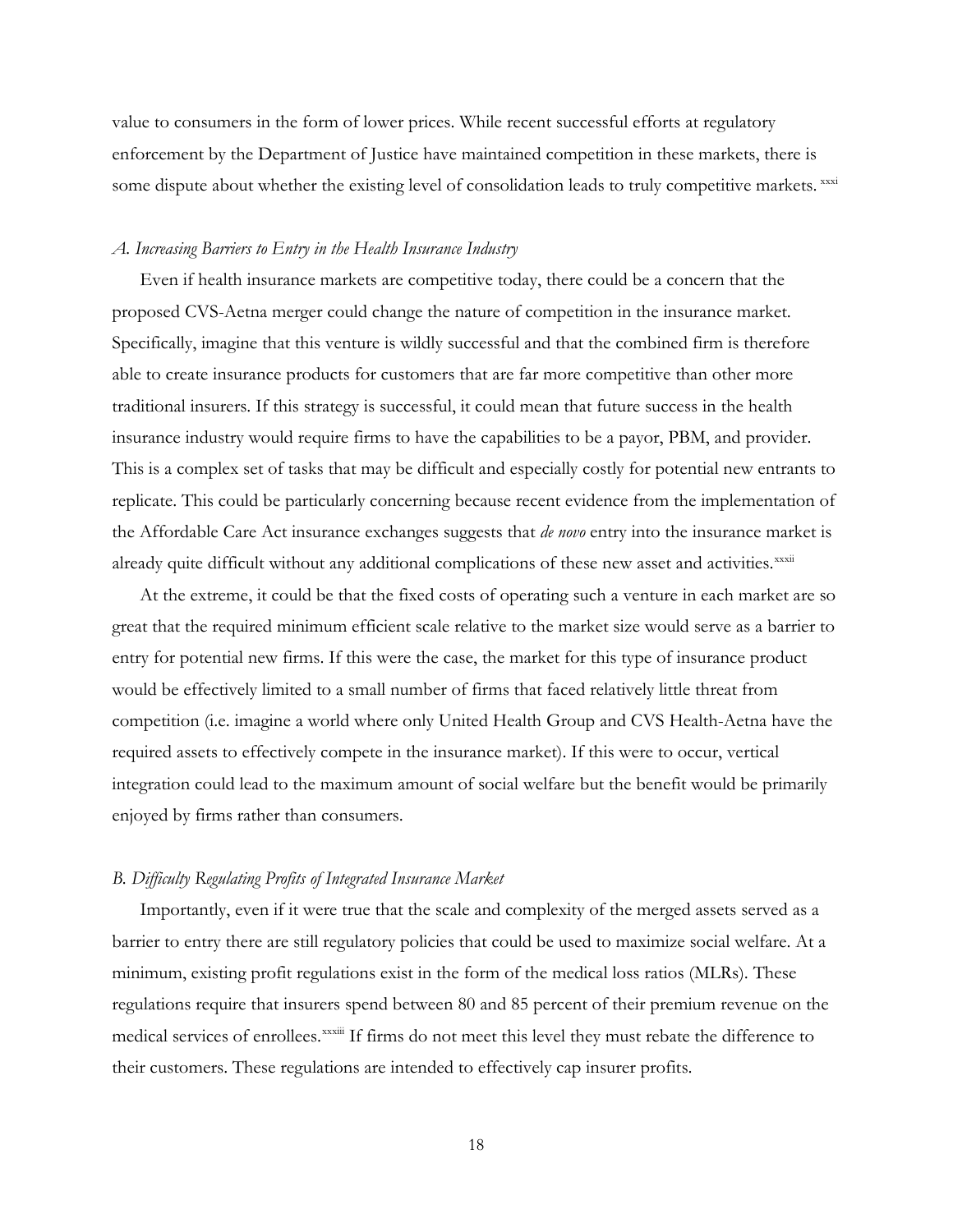That being said, there are reasonable concerns that even these MLR ratios serve as ineffective limit on the profits of firms. This is particularly true in markets where insurers and providers are owned by the same firm. It is not hard to imagine a firm manipulating its internal transfer prices to increase the medical spending of the insurer. For example, imagine an integrated payer-provider collects \$200 per month in premiums for customers and these customers average medical spending of \$150 – with \$75 at providers owned by the integrated firm and \$75 at independent providers. With an MLR of 85% -- the insurer would have to pay a rebate to customers of \$20. However, if the integrated firm raised prices at its provider by \$20, it would satisfy the MLR without paying any rebates to customers. In such a situation the MLR would be largely ineffective and much of the benefits or coordination would be captured by the merged firm. Lacking vigorous competition in the insurance market, this integrated firm would continue to charge high premiums which could result in an inefficiently low quantity of insurance being purchased.

It is important to note that the market transforming to a structure that can only support a few large and complex firms is not guaranteed and would be based on the relative cost and complexity of the activities of the merged firms. In addition, even in this situation it could be that more welfare is created – even if that welfare is captured by firms rather than consumers.

#### *C. Concerns of Decreased Access to Critical Inputs for Competitors*

A final concern that has been raised by some is that a merged CVS-Aetna may attempt to decrease a competitor's access to a vital input such as CVS retail pharmacy locations. I find this to be an unconvincing concern. First, this option was broadly available to CVS following the merger with Caremark. Second, while it is true that this might make Aetna a more attractive insurance product, Aetna ultimately has a relatively small market share in the market. Thus, while I don't have access to the full set of internal documents necessary to say this with complete certainty, it seems extremely unlikely it would be profit maximizing for the merged CVS-Aetna to give up on the retail revenue from other insurers in order to craft a marginally better product for Aetna.

#### **VI. Conclusion**

Health care in the United States is entering an interesting and complex time period where firms are attempting to discover the assets and activities that will be necessary for success. While the correct configuration going forward is uncertain – what should be painfully clear is that the existing health firms in the United States cannot currently have the assets that will be necessary for success.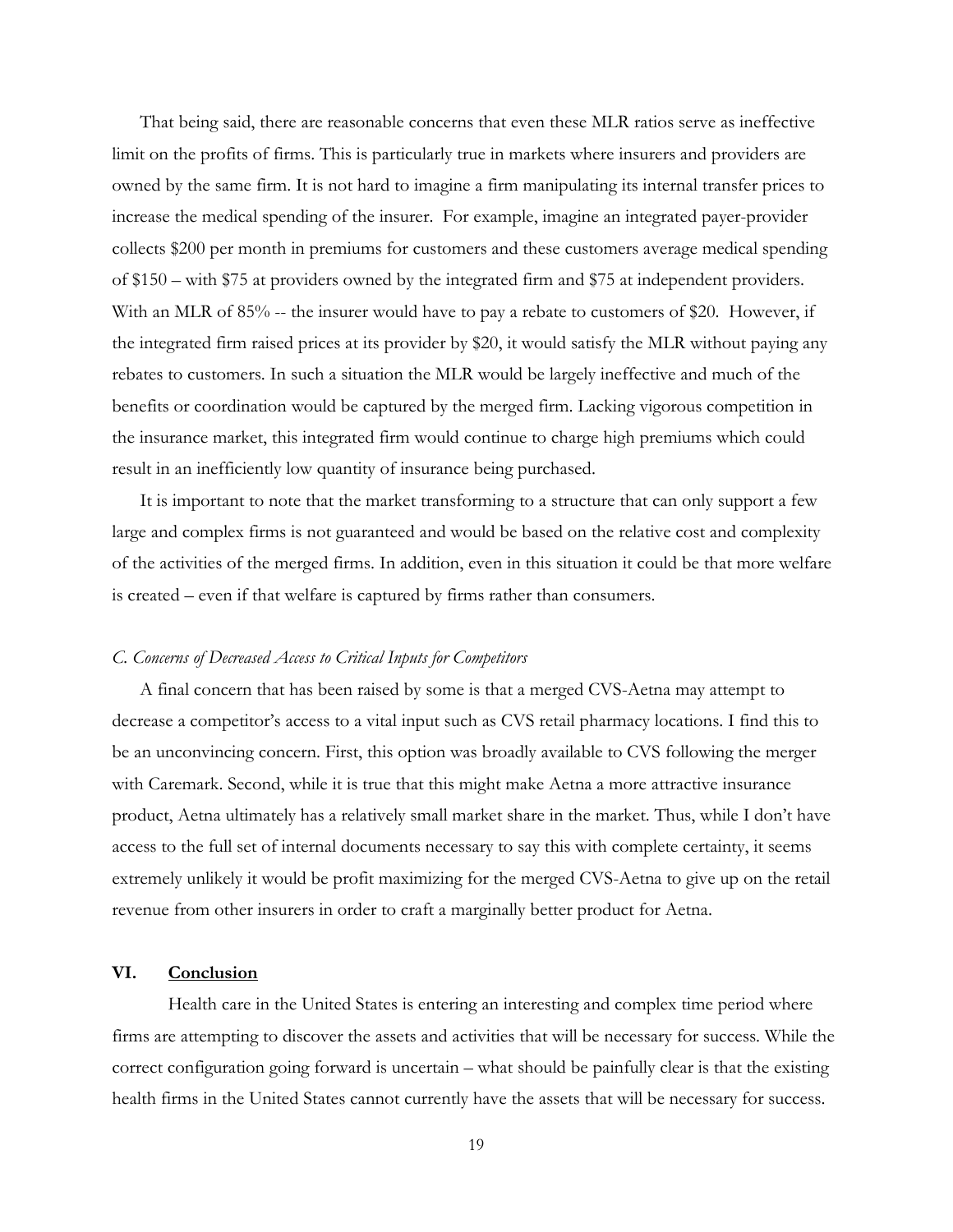After all, these firms have spent the past several decades creating a combination of assets and activity systems that were well positioned to compete in the world of fee for service health care. If that world is to transform into something that more closely approximates value based care (i.e. a model loosely defined as paying for health rather than health care services) firms will need new asset configurations.

The proposed merger between CVS Health and Aetna represents one potential asset reconfiguration. The merged firm will combine the assets of a PBM, insurance company, a chain of over 9,800 retail pharmacies and 1,100 retail health clinics into a single firm. That being said, the future prospects of this venture remain uncertain. While there is a clear potential path whereby this combination of assets could create more social welfare, this is not a certain proposition. At a minimum, there is a meaningful degree of execution risk whereby the managers of the firm may simply find this broad combination of assets to be too unwieldly to manage. While the firms have certainly considered and planned for this possibility, it is also quite possible that they have misjudged their ability to run such a complex enterprise. It would certainly not be first case in corporate history of this occurring.

In addition, it could be that there are limited gains for coordinating care even for the chronically ill. Certainly to date the evidence from the implementation of Accountable Care Organizations (ACOs) pro[v](#page-27-14)ides limited reasons for enthusiasm on this front.<sup>xxxiv</sup> For these organizations the largest savings have come primarily by managing the use of both post-acute care services and expensive hospital outpatient departments – a task that a firm may be able to accomplish without operating a chain of retail health clinics.<sup>[xxxv](#page-27-15)</sup>

Ultimately, absent clear merger-specific concerns of potential harm, questions of whether the merger will succeed in creating value for the merged firm is a concern for shareholders more than policymakers or regulators. It is not the government's job to protect firms from making potential bad decisions that harm shareholders, only those that could harm consumers. In this case, there are many reasons to think that a merger between CVS and Aetna could overcome imperfections in the existing health care market and increase welfare. That being said, there are still remaining concerns that a lack of competition for the integrated firm will result in this merger primarily benefiting the newly merged firm. As a result, policymakers and regulators would be wise to continue to monitor the level of competition and the performance of firms in this evolving market. However, non-specific fears that an increase in social welfare may not be shared seem like a poor reason to halt value creating activities.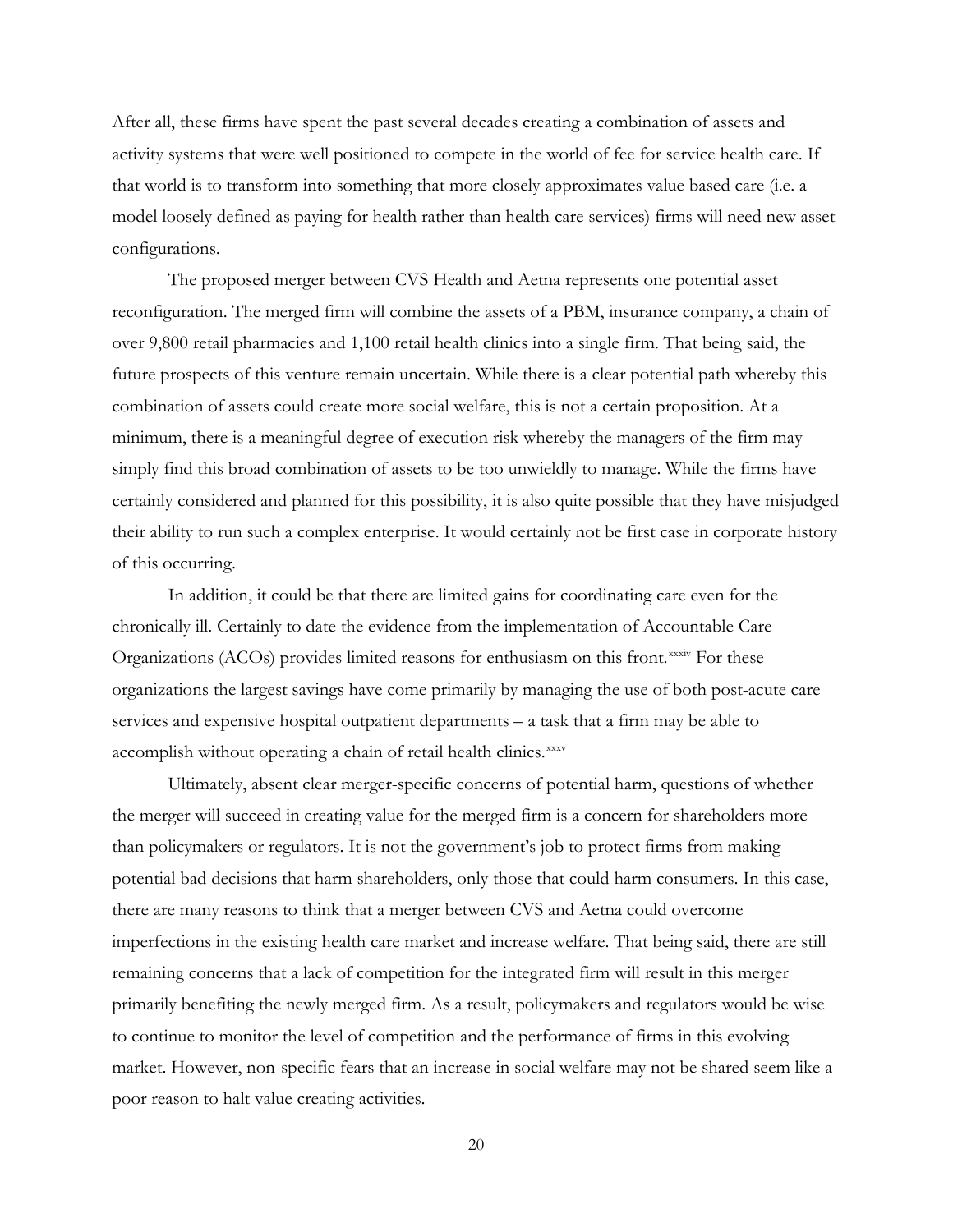90% 83% 79% 80% 6% 74% 6% 5% 11% 70% 9% 8% 60% 13% 13% 13% 50% IS. 16% 159 40% 30% 37% 35% 35% 20% 10% 0% 2006 2010 2014 BCBS % Anthem United Aetna Cigna

**Figure 1** Estimated National Market Share of 4 Largest Insurers

Source: Leemore S. Dafny, "Health Insurance Industry Consolidation: What Do We Know From the Past, Is It Relevant in Light of the ACA, and What Should We Ask?", Senate Committee on the Judiciary, Subcommittee on Antitrust, Competition Policy, and Consumer Rights, September 22, 2015





Source: *2017 Trends in Drug Benefit Design Report,* Pharmacy Benefit Management Institute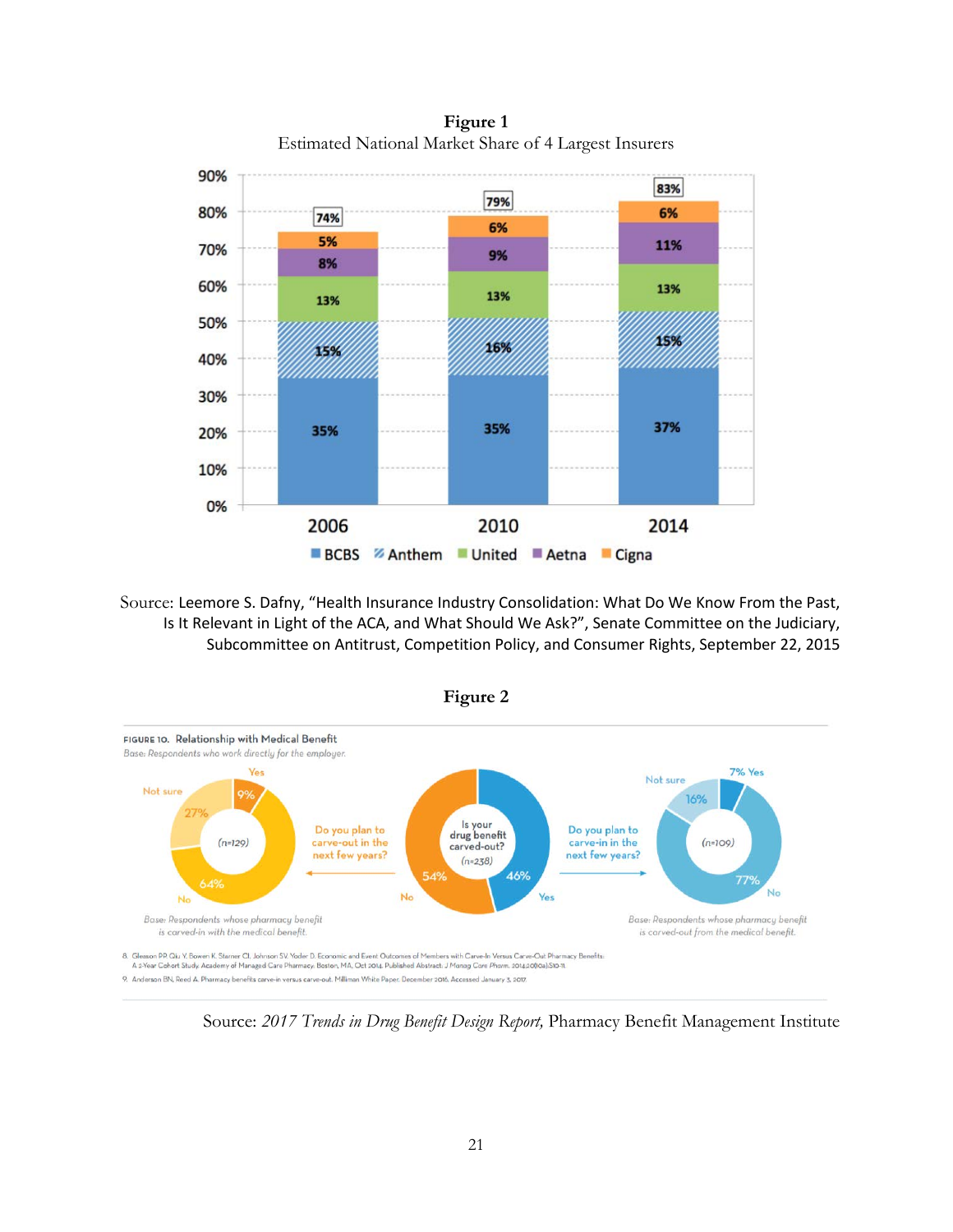

**Figure 3** Impact of MA-PD Enrollment on Utilization by Drug Class

Source: Starc and Town (2017)

**Figure 4** Out-of-Pocket Cost Effects by Drug Class



Source: Starc and Town (2017)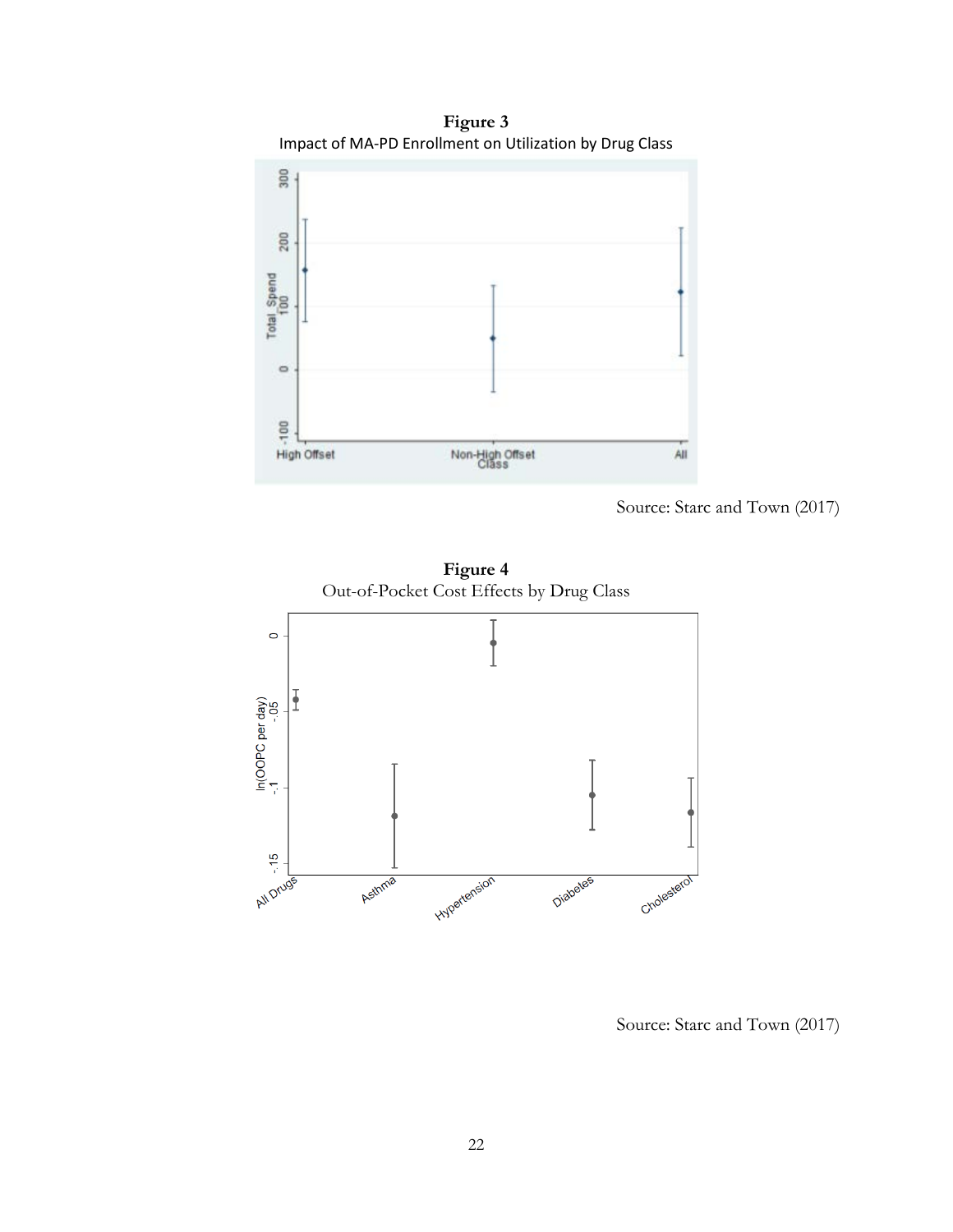**Figure 5** Pharmaceutical Manufacturers Off-Invoice Discounts, Rebates, and Price Concessions 2007-2016



Source: Drugchannels.net, available at: http://www.drugchannels.net/2017/06/new-data-show gross-to-net-rebate.html

**Figure 6** Number of Products on CVS Health and Express Scripts Exclusion Lists 2012-2018



Note: Express Scripts did not publish exclusion lists for 2012 and 2013. Source: Pembroke Consulting analysis of company reports

Published on Drug Channels (www.DrugChannels.net) on August 3, 2017.

#### **DRUG CHANNELS INSTITUTE**

Source: Drugchannels.net, available at: http://www.drugchannels.net/2017/08/whats-in-whats-out-new-2018-cvs-health.html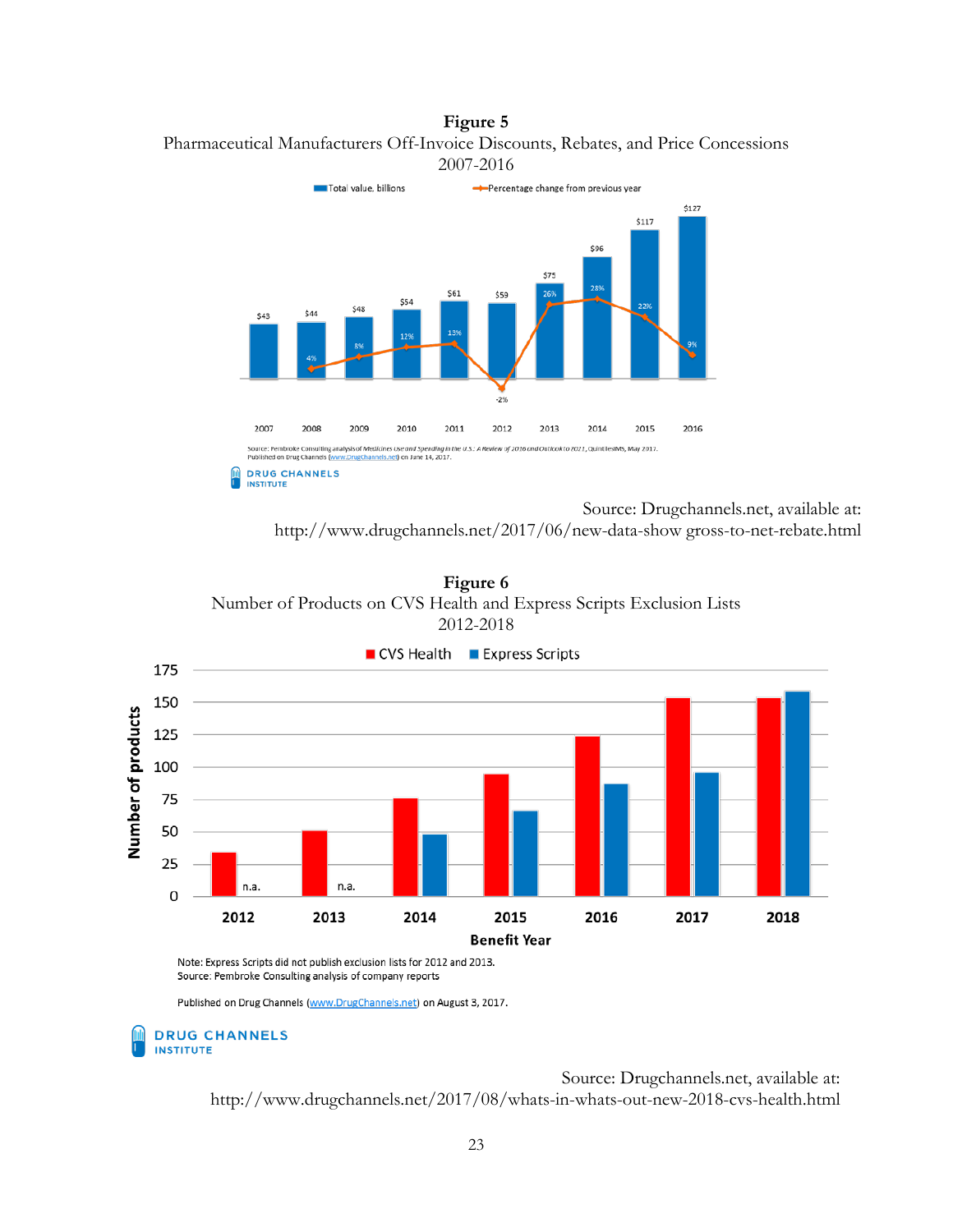**Figure 7** Flow of Payments and Contractual Relationships for U.S. Retail Outpatient Drugs



Source: Drugchannels.net, available at: http://www.drugchannels.net/p/about-blog.html



Source: *2017 Trends in Drug Benefit Design Report,* Pharmacy Benefit Management Institute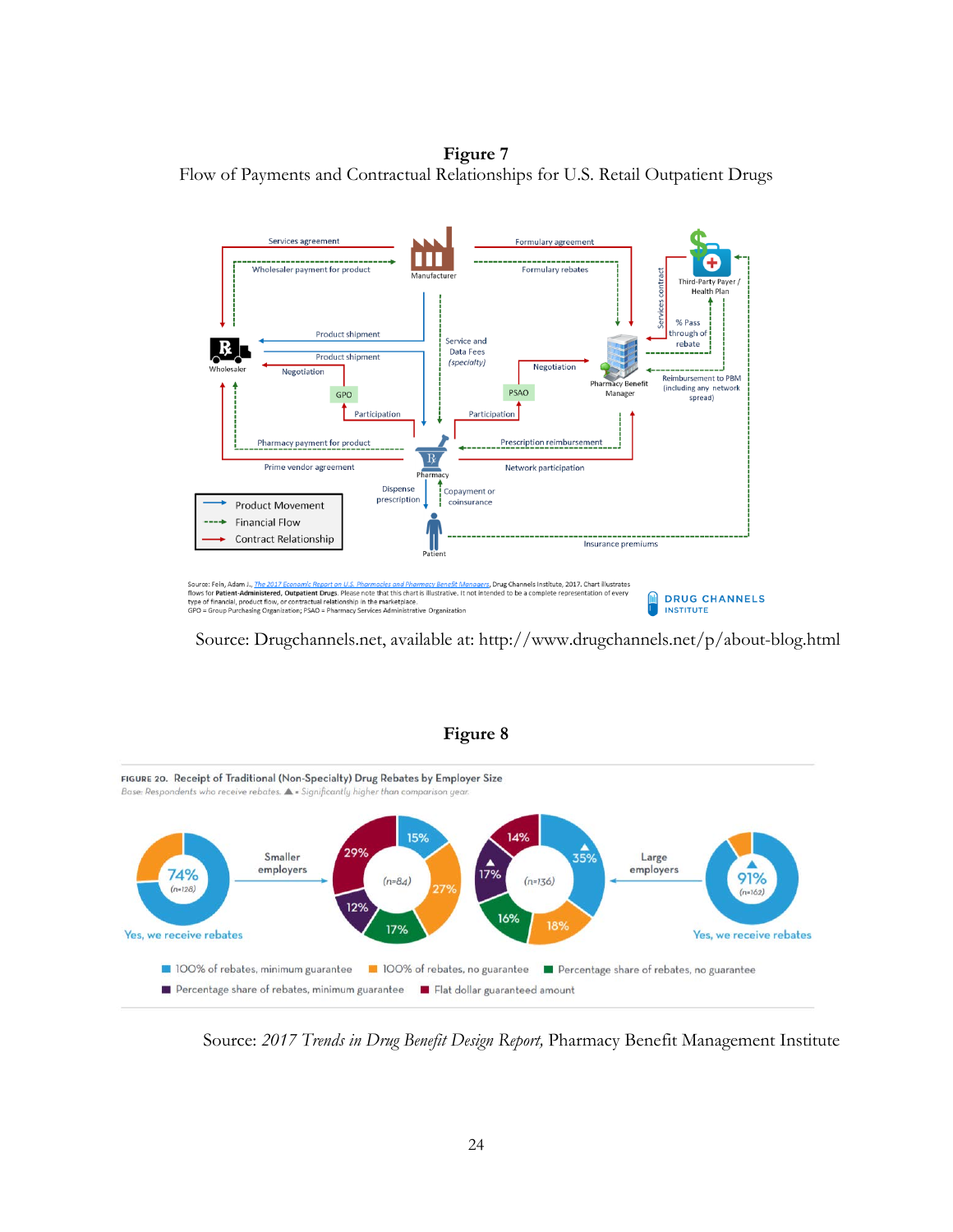### **Figure 9** Pharmacy Benefit Manager Total Adjusted Scripts/Share 2011

| <b>MHS</b>           | 773.0   | 20.8%  |
|----------------------|---------|--------|
| <b>ESRX</b>          | 754.2   | 20.3%  |
| <b>ESRX with MHS</b> | 1,527.2 | 41.1%  |
| <b>CVS</b>           | 1034.3  | 27.8%  |
| <b>OptumRx</b>       | 527.3   | 14.2%  |
| Prime                | 171.0   | 4.6%   |
| <b>CHSI</b>          | 181.6   | 4.9%   |
| <b>SXC</b>           | 86.2    | 2.3%   |
| <b>Others</b>        | 190.2   | 5.1%   |
| <b>Total</b>         | 3,717.7 | 100.0% |
|                      |         |        |

Source: Company documents, IMS Health, Barclays Capital estimates

Source: Drugchannels.net, available at:

http://www.drugchannels.net/2011/07/esrx-mhs-strategic-and-market-analysis.html



**INSTITUTE** 



Source: Drugchannels.net, available at: http://www.drugchannels.net/2016/09/why-walgreensprime-deal-could-transform.html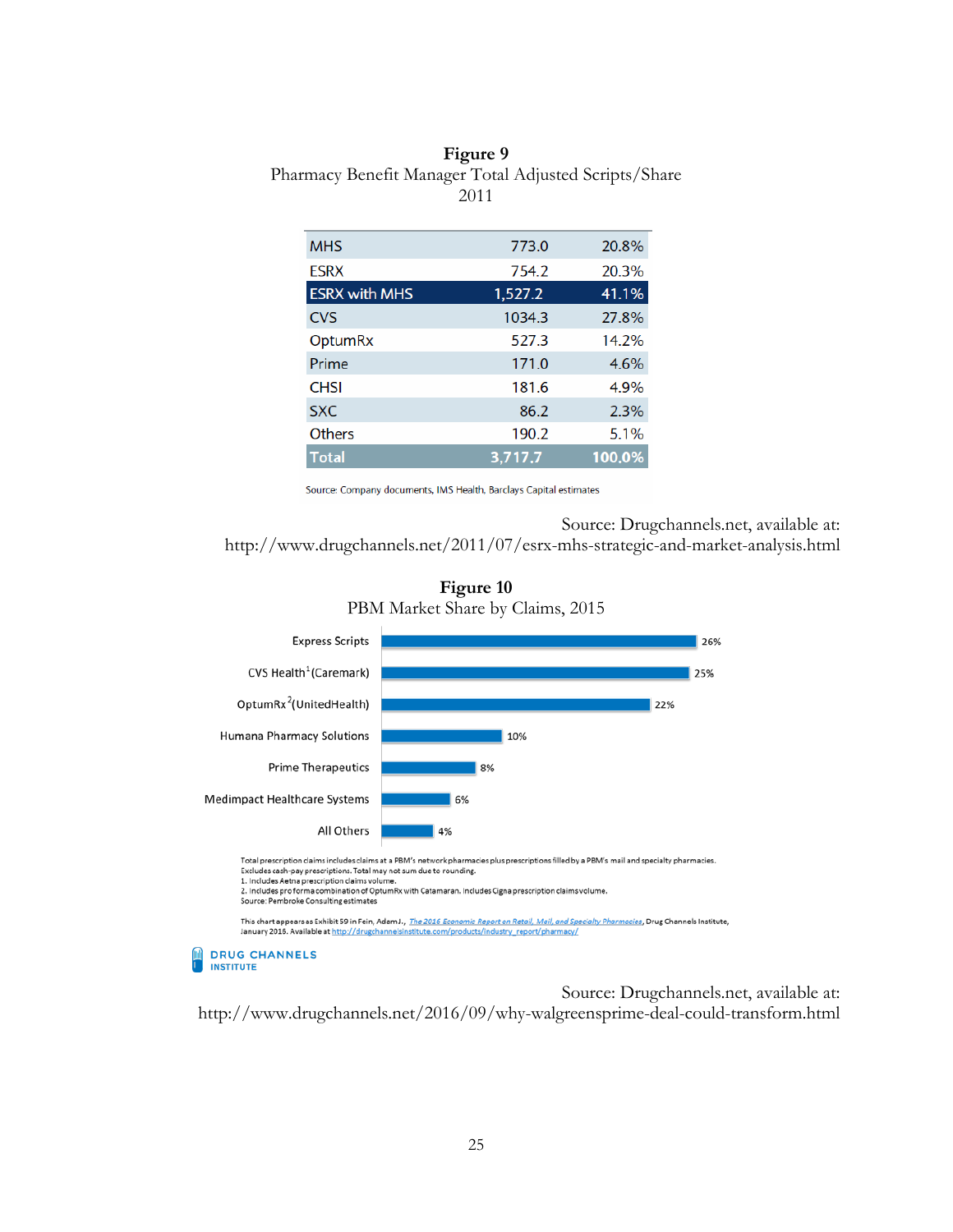**Figure 11** Stock Price Following 2016 Presidential Election



Source: Garthwaite and Scott-Morton (2017)



Source: Garthwaite and Scott-Morton (2017)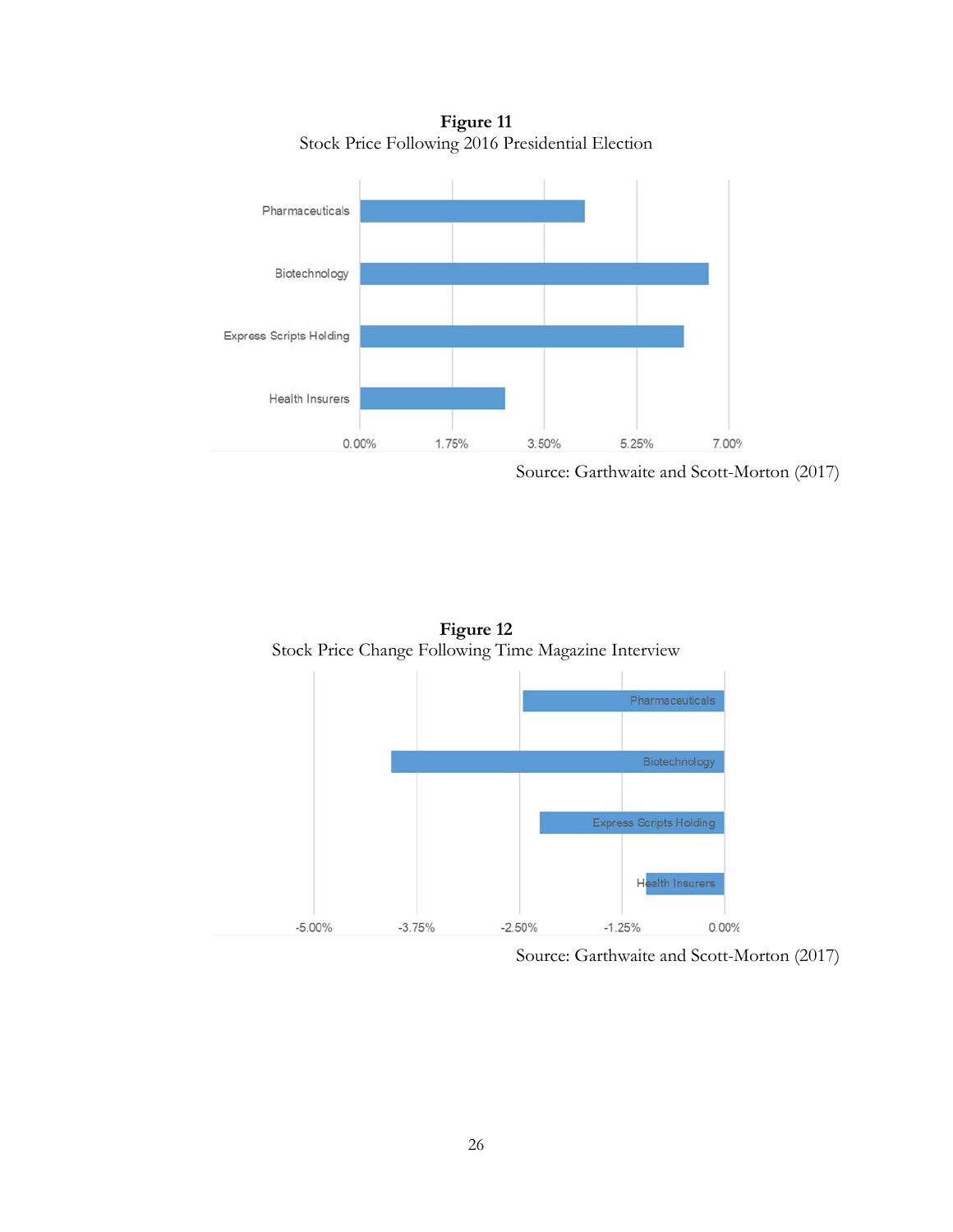l

<span id="page-26-4"></span><sup>v</sup> Aetna Inc., *Aetna Facts*, 2018. Available at[: https://www.aetna.com/about-us/aetna-facts-and-subsidiaries/aetna](https://www.aetna.com/about-us/aetna-facts-and-subsidiaries/aetna-facts.html)[facts.html](https://www.aetna.com/about-us/aetna-facts-and-subsidiaries/aetna-facts.html)

<span id="page-26-5"></span>vi Dafny, Leemore S., "Health Insurance Industry Consolidation: What Do We Know From the Past, Is It Relevant in Light of the ACA, and What Should We Ask?", Senate Committee on the Judiciary, Subcommittee on Antitrust, Competition Policy, and Consumer Rights, September 22, 2015. Available at:

[https://www.hbs.edu/faculty/Profile%20Files/Testimony%20to%20Senate%20in%20re%20Insurance%20Industry](https://www.hbs.edu/faculty/Profile%20Files/Testimony%20to%20Senate%20in%20re%20Insurance%20Industry%20Mergers%20-%209.2015_050cdb4e-db12-4a9d-9d50-48d917d39e2a.pdf) [%20Mergers%20-%209.2015\\_050cdb4e-db12-4a9d-9d50-48d917d39e2a.pdf](https://www.hbs.edu/faculty/Profile%20Files/Testimony%20to%20Senate%20in%20re%20Insurance%20Industry%20Mergers%20-%209.2015_050cdb4e-db12-4a9d-9d50-48d917d39e2a.pdf)

<span id="page-26-6"></span>vii Aetna Inc., *Aetna Awards Long-Term Contract to CVS Caremark to Provide PBM Services*, 2010. Available at: [https://news.aetna.com/news-releases/aetna-awards-long-term-contract-to-cvs-caremark-to-provide-pbm](https://news.aetna.com/news-releases/aetna-awards-long-term-contract-to-cvs-caremark-to-provide-pbm-services/)[services/](https://news.aetna.com/news-releases/aetna-awards-long-term-contract-to-cvs-caremark-to-provide-pbm-services/)

<span id="page-26-7"></span>viii Jacobsen et al., Kaiser Family Foundation, *Medicare Advantage 2016 Spotlight: Enrollment Market Update*, 2016. Available at: [https://www.kff.org/medicare/issue-brief/medicare-advantage-2016-spotlight-enrollment-market](https://www.kff.org/medicare/issue-brief/medicare-advantage-2016-spotlight-enrollment-market-update/)[update/](https://www.kff.org/medicare/issue-brief/medicare-advantage-2016-spotlight-enrollment-market-update/)

<span id="page-26-8"></span>ix Kaiser Family Foundation, *Medicaid Managed Care Tracker*, 2017. Available at: [https://www.kff.org/data](https://www.kff.org/data-collection/medicaid-managed-care-market-tracker/)[collection/medicaid-managed-care-market-tracker/](https://www.kff.org/data-collection/medicaid-managed-care-market-tracker/)

<span id="page-26-9"></span><sup>x</sup> Aetna Inc., *Aetna Completes Acquisition of Coventry Health Care, Inc.*, 2013. Available at:

<https://news.aetna.com/news-releases/aetna-completes-acquisition-of-coventry-health-care-inc/>

<span id="page-26-10"></span>xi CVS Health, *CVS Health to Acquire Aetna*, 2017. Available at: [https://cvshealth.com/newsroom/press](https://cvshealth.com/newsroom/press-releases/cvs-health-acquire-aetna-combination-provide-consumers-better-experience)[releases/cvs-health-acquire-aetna-combination-provide-consumers-better-experience](https://cvshealth.com/newsroom/press-releases/cvs-health-acquire-aetna-combination-provide-consumers-better-experience)

<span id="page-26-11"></span>xii Aetna and CVS do compete in the Medicare Part D market. In 2016, CVS was the largest prescription drug plan sponsor with 5.25 million lives. Aetna was the 5th largest plan sponsor with 1.92 million prescription drug plan lives. Aetna also provides prescription drug coverage to Medicare populations through the Medicare Advantage program. Source: Exhibit 1.10 of Hoadley, J., Cubanski, and J., Neuman T., Kaiser Family Foundation, *Medicare Part D in 2016 and Trends over Time*, 2016. Available at: [https://www.kff.org/report-section/medicare-part-d-in-2016](https://www.kff.org/report-section/medicare-part-d-in-2016-and-trends-over-time-section-1-part-d-enrollment-and-plan-availability/) [and-trends-over-time-section-1-part-d-enrollment-and-plan-availability/](https://www.kff.org/report-section/medicare-part-d-in-2016-and-trends-over-time-section-1-part-d-enrollment-and-plan-availability/)

<span id="page-26-12"></span>xiii Postrel, V., Bloomberg, *Delta's Oil Refinery Plan Flies Against Economic Sense*, 2012. Available at: <https://www.bloomberg.com/view/articles/2012-04-19/delta-s-oil-refinery-plan-flies-against-economic-sense>

<span id="page-26-13"></span>xiv Abelson, R. and Thomas, K., The New York Times, *Fed Up With Drug Companies, Hospitals Decide to Start Their Own*, 2018. Available at[:https://www.nytimes.com/2018/01/18/health/drug-prices-hospitals.html](https://www.nytimes.com/2018/01/18/health/drug-prices-hospitals.html)

<span id="page-26-14"></span>xv Schencker, L., Modern Healthcare, *Courts prove tough crowd for consolidating providers*, 2015. Available at: [http://www.modernhealthcare.com/article/20150210/NEWS/302109937;](http://www.modernhealthcare.com/article/20150210/NEWS/302109937)

Schencker, L., Chicago Tribune, *Appeals court rules against Advocate, Northside hospital merger*, 2016. Available at: [http://www.chicagotribune.com/business/ct-advocate-northshore-merger-ruling-1101-biz-20161031](http://www.chicagotribune.com/business/ct-advocate-northshore-merger-ruling-1101-biz-20161031-story.html) [story.html](http://www.chicagotribune.com/business/ct-advocate-northshore-merger-ruling-1101-biz-20161031-story.html)

<span id="page-26-15"></span>xvi Anderson, B. N. and Reed, A., Milliman, *Pharmacy benefits carve-in versus carve-out*, 2016. Available at: <http://us.milliman.com/insight/2016/Pharmacy-benefits-carve-in-versus-carve-out/>

<span id="page-26-16"></span>xvii As a middle ground is the case of Prime Therapeutics which is co-owned by 14 different Blue Cross and Blue Shield organizations.

xviii Starc A. and Town B. *Internalizing Behavioral Externalities: Benefit Integration in Health Insurance*, 2017, NBER Working Paper No. 21783.

<span id="page-26-17"></span>xix Lavetti K. and Simon K., *Strategic Formulary Design in Medicare Part D Plans,* 2016, NBER Working Paper No. 22338.

<span id="page-26-0"></span><sup>i</sup> CVS Health, *Annual Report*, 2016. Available at[: http://investors.cvshealth.com/~/media/Files/C/CVS-IR](http://investors.cvshealth.com/%7E/media/Files/C/CVS-IR-v3/reports/annual-report-2016.pdf)[v3/reports/annual-report-2016.pdf](http://investors.cvshealth.com/%7E/media/Files/C/CVS-IR-v3/reports/annual-report-2016.pdf)

<span id="page-26-1"></span>ii Hoadley, J., Cubanski, and J., Neuman T., Kaiser Family Foundation, *Medicare Part D in 2016 and Trends over Time*, 2016. Available at: [https://www.kff.org/report-section/medicare-part-d-in-2016-and-trends-over-time](https://www.kff.org/report-section/medicare-part-d-in-2016-and-trends-over-time-section-1-part-d-enrollment-and-plan-availability/)[section-1-part-d-enrollment-and-plan-availability/](https://www.kff.org/report-section/medicare-part-d-in-2016-and-trends-over-time-section-1-part-d-enrollment-and-plan-availability/)

<span id="page-26-2"></span>iii CVS Health, *Omnicare, a CVS Health company*, 2018. Available at: [https://cvshealth.com/about/our](https://cvshealth.com/about/our-offerings/omnicare)[offerings/omnicare](https://cvshealth.com/about/our-offerings/omnicare)

<span id="page-26-3"></span>iv Aetna Inc., *Form 10-K*, 2016. Available at: [http://www.aetna.com/investors-aetna/assets/documents/2017](http://www.aetna.com/investors-aetna/assets/documents/2017-annual-meeting/2016-form-10-K.pdf) [annual-meeting/2016-form-10-K.pdf](http://www.aetna.com/investors-aetna/assets/documents/2017-annual-meeting/2016-form-10-K.pdf)